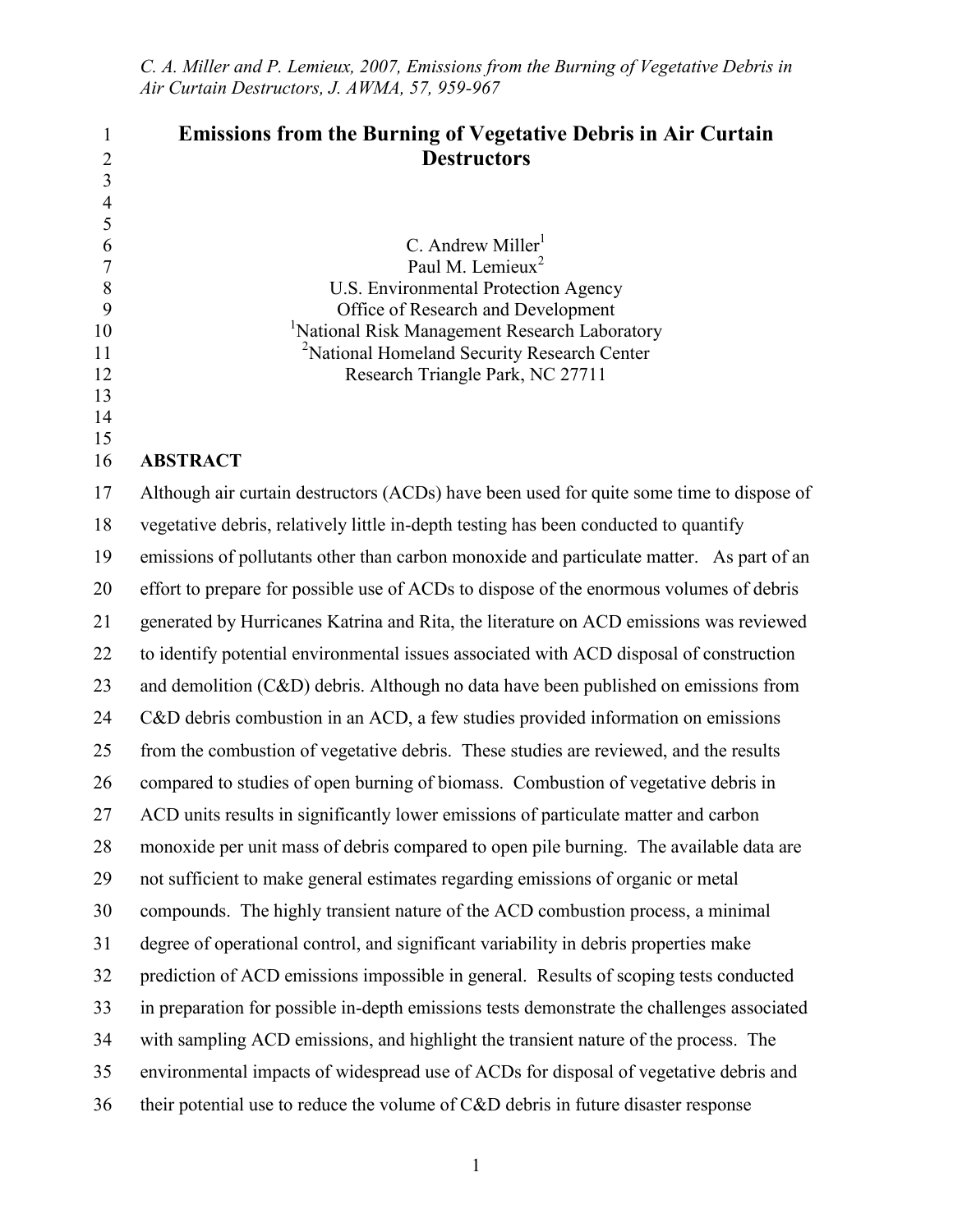scenarios remain a considerable gap in understanding the risks associated with debris 37

disposal options. 38

39

#### **INTRODUCTION AND BACKGROUND** 40

On August 29, 2005, Hurricane Katrina came ashore along the Gulf Coast, with the eye initially passing over Plaquemines Parish with  $140 \text{ mph}^1$  wind speeds, then continuing north and hitting the Louisiana/Mississippi border with wind speeds still over 125 mph. Less than a month later, Hurricane Rita made landfall near the Texas/Louisiana border as a major hurricane with 120 mph wind speeds. Both of these storms produced major storm surges, which combined with the high winds to create enormous amounts of debris from destroyed structures, downed trees, and other vegetative debris. Hurricane Wilma struck the southern Gulf Coast of Florida a month later as a major hurricane, again struck the southern Gulf Coast of Florida a month later as a major hurricane, again<br>leaving behind a trail of damage and substantial debris. It is clear that 2005 was a landmark year for hurricanes and tropical storms, but 2004 was also notable for the damage caused by four hurricanes to hit Florida. Although the 2006 hurricane season was relatively quiet for the U.S., it has been predicted that the number of hurricanes and tropical storms will continue to be above the long-term average for at least the next decade, and that the intensity of storms may also be increasing.<sup>24</sup> These predictions, in addition to the increases in building and population in coastal areas prone to hurricane damage, $<sup>5</sup>$  emphasize the need to understand the implications of options for disposal of</sup> hurricane debris. 41 42 43 44 45 46 47 48 49 50 51 52 53 54 55 56 57

58

The debris left by each of these storms presented and continues to present tremendous challenges for disaster recovery efforts, first in the efforts to restore transportation, power, and communications, but ultimately in the need to dispose of massive volumes of power, and communications, but ultimately in the need to dispose of massive volumes of solid waste material. Hurricanes often create debris measured in millions of cubic yards, and can overwhelm local waste management capabilities.<sup>6</sup> The volume of debris from Hurricane Katrina has been estimated to be on the order of 100 million cubic yards, or approximately 50 million tons, including vegetative and construction and demolition (C&D) debris, household hazardous wastes, white goods (including large appliances), and waste containers (including propane and fuel tanks).<sup>7</sup> This compares to an estimated 59 60 61 62 63 64 65 66 67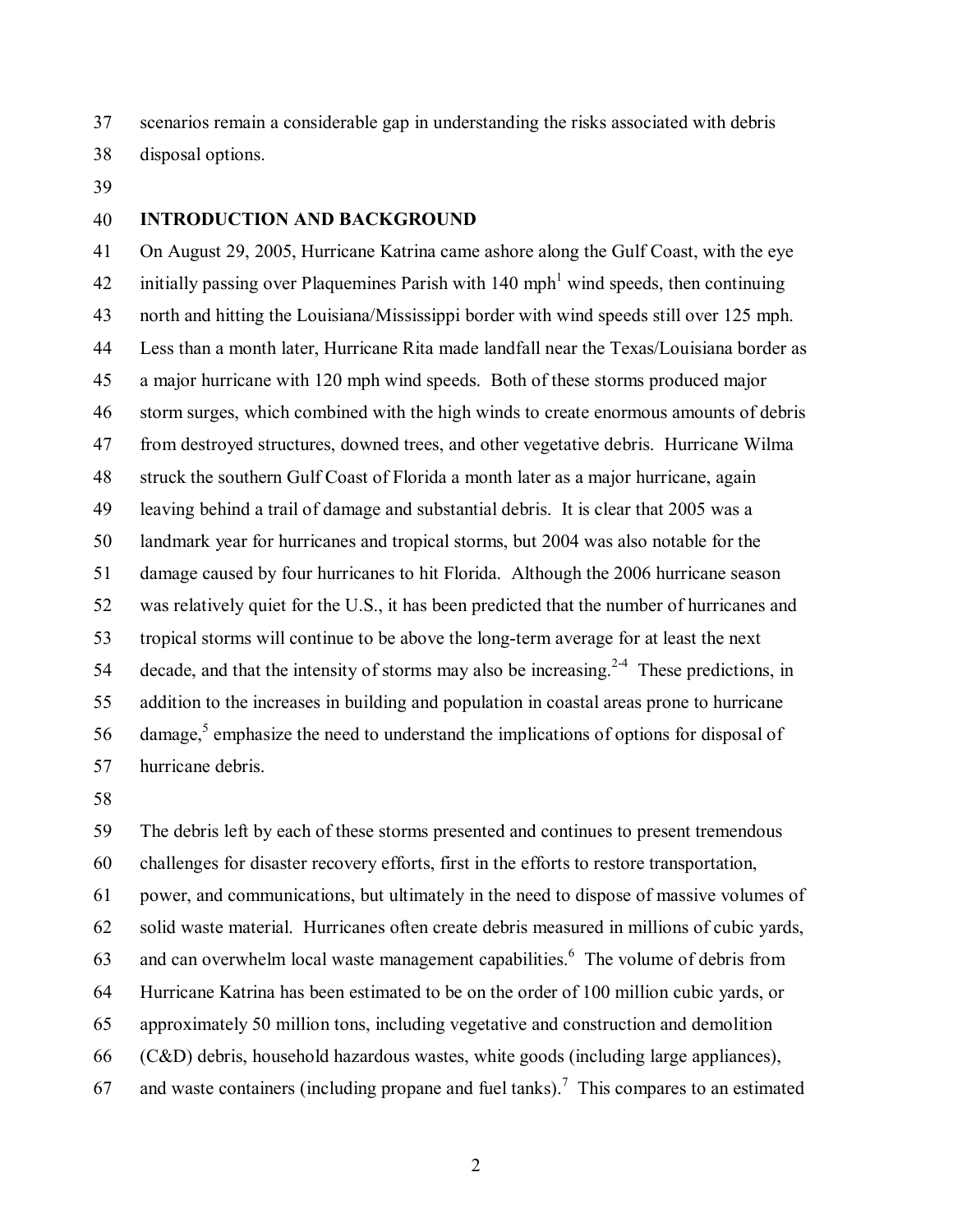245 million tons per year of municipal solid waste generated in the U.S. in 2005, which translates to approximately 3.7 million tons per year in Louisiana, based on per capita waste generation estimates.<sup>8</sup> Clearly, the debris generated by Hurricanes Katrina and Rita represented a major and very sudden increase in the level of solid waste that required disposal. 68 69 70 71 72

73

One of the methods used to reduce this enormous volume of debris is to burn combustible material, either in large open piles or using air curtain incinerators, also called air curtain material, either in large open piles or using air curtain incinerators, also called air curtain<br>destructors (ACDs). More controlled combustion processes, such as found in municipal solid waste combustion systems, may not be suitable due to distance from the disaster site solid waste combustion systems, may not be suitable due to distance from the disaster sit<br>or because of design or regulatory limits on the properties of the waste feed. Even so, or because of design or regulatory limits on the properties of the waste feed. Even so, any combustion process, and particularly uncontrolled combustion without flue gas any combustion process, and particularly uncontrolled combustion without flue gas cleaning systems, generates potentially significant levels of pollutants that could be emitted into the air. The use of ACDs to reduce the volume of hurricane debris is therefore an approach that carries with it the potential for additional and possibly lasting environmental damage. To develop a comprehensive and protective plan for responding to future disasters, it is important to understand the capabilities and potential risks associated with debris burning and its alternatives, including landfilling, grinding, material reuse, and use as or conversion to alternative fuels. 74 75 76 77 78 79 80 81 82 83 84 85 86

87

The purpose of this paper is to discuss the results of pilot- and full-scale tests that have The purpose of this paper is to discuss the results of pilot- and full-scale tests that has<br>been previously reported, and to compare those results with results from open pile 88

89

burning of debris and limited testing of emissions from an ACD conducted during the 90

U.S. Environmental Protection Agency's (EPA) response to Hurricane Katrina. 91

92

#### **AIR CURTAIN DESTRUCTOR** 93

Air curtain destructors are generally used to dispose of vegetative debris, such as from large land clearing or forest management operations. These units operate by burning the combustible material in an enclosed space with an open top, over which a high velocity "curtain" of air is directed to reduce the escape of large particles and to improve air circulation into the burning debris. Figure 1 illustrates the general operation of an ACD. 94 95 96 97 98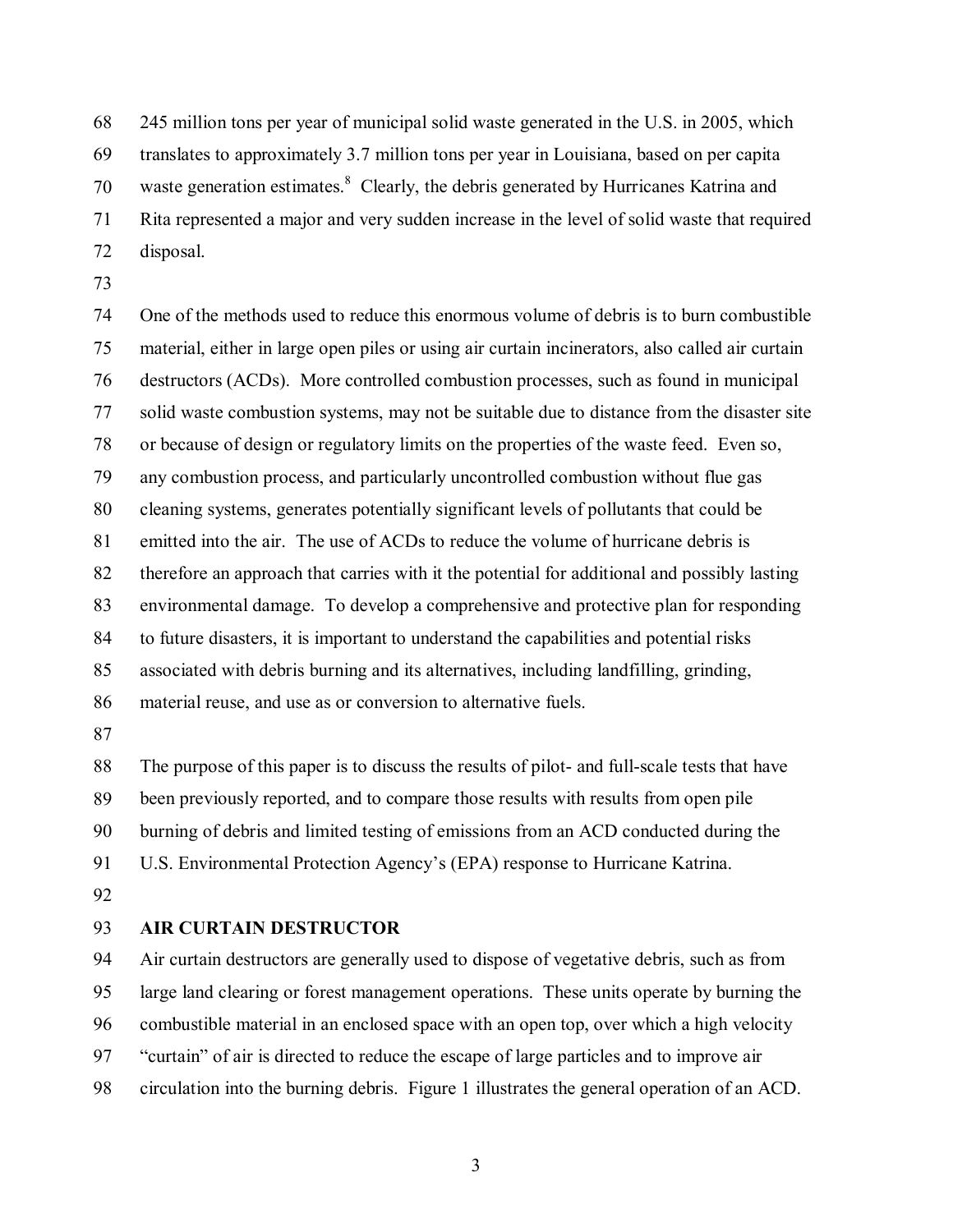In this schematic diagram, the air flow inside the firebox is depicted as flowing in a generally circular pattern, counterclockwise. The circulation in an actual unit is much more complex (as will be discussed below) but in general provides circulation of air into the combustion zone, and recirculates at least a portion of combustion byproducts back into the high temperature combustion region surrounding the debris. This combination of high air flow into the combustion zone and recirculation of the combustion products is designed to reduce visible particulate matter (PM) emissions and provide increased gas phase residence times compared to open pile burning. 99 100 101 102 103 104 105 106

107

There are several types of ACD designs. The firebox can be a pit dug into the ground with a transportable blower and curtain air plenum positioned to blow the curtain air over and down into the pit. $\degree$  These designs are common in applications such as destruction of forest clearing debris because they are relatively light and can be towed into remote areas with poor roads. A second type of ACD uses a refractory-lined firebox that is entirely above ground.<sup>10</sup> These are approximately the size of a large waste dumpster and incorporate the air curtain fan on the same skid as the firebox. A third design extends the side and back walls of the firebox to minimize the impact of wind and may also incorporate provisions for introducing combustion air (underfire air) into the firebox, underneath the debris to improve the airflow through the combustion zone. This type of unit cannot be transported as an integral unit and can require a week or more to set up and begin operations. In some cases, such as shown in Figure 2, these larger units have a more complex loading arrangement. Other variants on the design include misters or even secondary combustion chambers. 108 109 110 111 112 113 114 115 116 117 118 119 120 121

122

For all these designs, the operation when burning vegetative debris is fundamentally the same. The initial charge of debris is loaded into the unit and ignited, usually with diesel fuel or kerosene. Once the debris has ignited, the blower is started and additional debris is loaded into the unit as needed to maintain combustion. The ignition process can generate a temporary puff of black smoke as the diesel fuel ignites, and smoke typically generate a temporary puff of black smoke as the diesel fuel ignites, and smoke typical<br>increases for a brief period as subsequent loads of debris are loaded. Generally, no auxiliary fuel is used to maintain good combustion within the unit. 123 124 125 126 127 128 129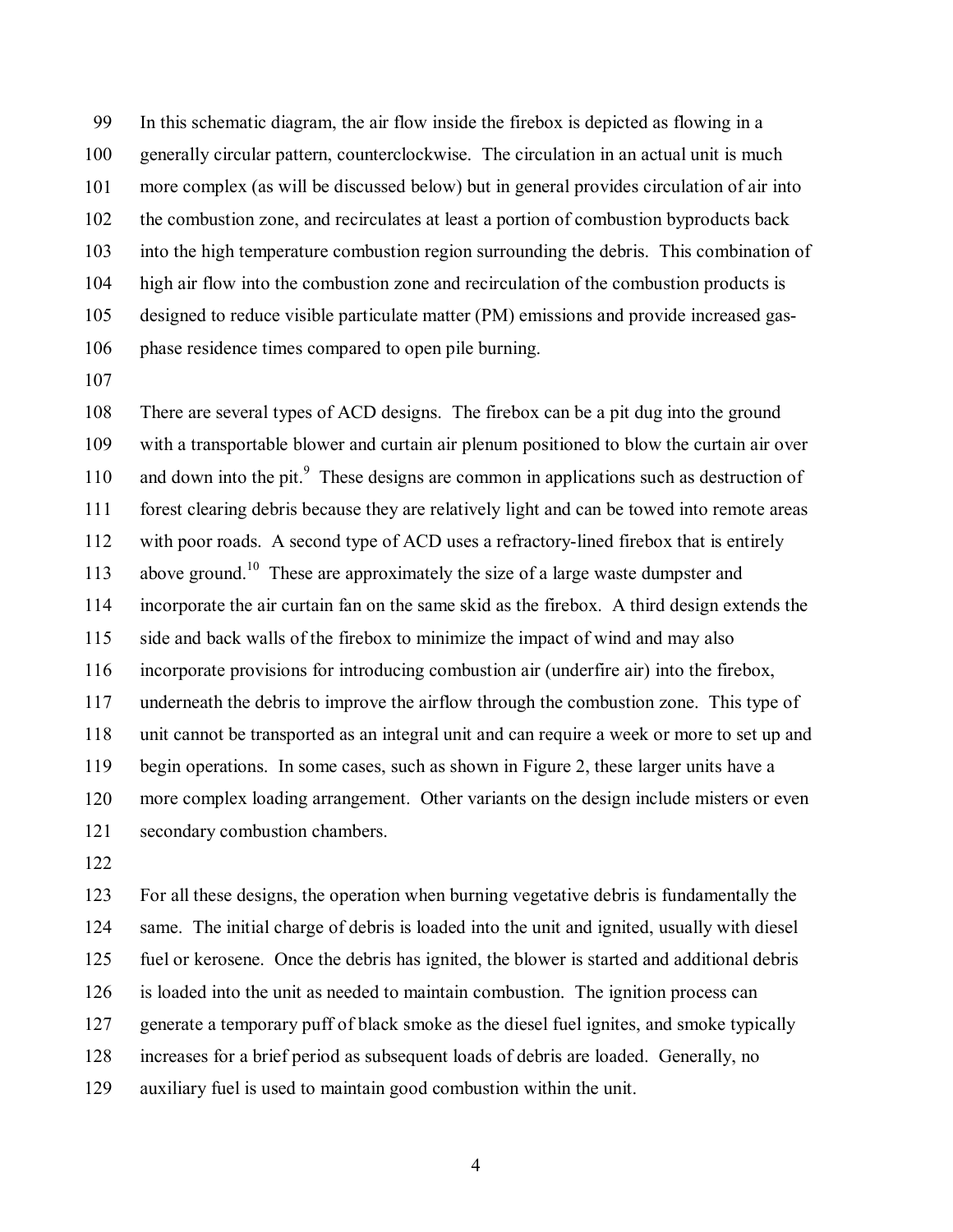#### **PREVIOUS WORK** 131

Published data on emissions from ACD units are scarce. There have been a number of 132

studies of open burning over the past decade that provide some basis for comparison. For 133

ACDs, however, the data are less available and tend to be less detailed. A brief 134

description of ACD operation and emissions published by the U.S. Forest Service<sup>11</sup> is an 135

example of the available documents that describe ACD operations and describe example of the available documents that emissions, although only qualitatively. 136

137

- 138
- 139

## **CO and PM**

There are a few studies that have been done over the past 40 years on ACD emissions. Data from three full-scale tests have been found, and two papers that evaluated pilot-scale ACD systems are also in the literature. The earliest of the full-scale studies was published in 1972 by Lambert, who described emissions from a pit-type ACD unit used to burn forest-clearing debris. <sup>12</sup> The pit in which the debris was burned was 41 feet long, 8 feet wide, and 15 feet deep (12.5 m x 2.4 m x 4.6 m). Lambert reported emissions of 8 feet wide, and 15 feet deep (12.5 m x 2.4 m x 4.6 m). Lambert reported emissions of carbon monoxide (CO) and carbon dioxide (CO<sub>2</sub>), Ringlemann smoke number, and temperatures. CO and  $CO<sub>2</sub>$  were measured using a continuous emission monitor (CEMs), PM measurements were taken using a high volume ("hi-vol") ambient sampler, and opacity was measured using the Ringelmann visual method (although no longer in official use in the U.S., the Ringelmann method has been used since the 1880s, as described in Ref. 13; a brief but more technical discussion of the method can be found in Ref. 14). Temperatures were measured with thermocouples in the debris bed and with an optical pyrometer. The average CO measured was 140 ppm, with  $CO<sub>2</sub>$  at 0.75%. PM levels were reported as "too low to measure," although opacities were reported to be at ½ levels were reported as "too low to measure," although opacities were reported to be at  $\frac{1}{2}$ <br>Ringlemann smoke number (5%) for 95% of the operating time. During unit startup, the Ringlemann smoke number  $(5\%)$  for 95% of the operating time. During unit startup, the opacity was reported to be 40% (Ringlemann 2), and when diesel fuel was introduced to ignite the bed, Ringlemann numbers as high as  $8$  were noted.<sup>12</sup> 140 141 142 143 144 145 146 147 148 149 150 151 152 153 154 155 156 157 158

Temperatures were consistently found to be at least 1600  $\degree$ F (920  $\degree$ C), and increased with time. Peak temperatures of over 2200 °F (1250 °C) were measured after 11 hours of 159 160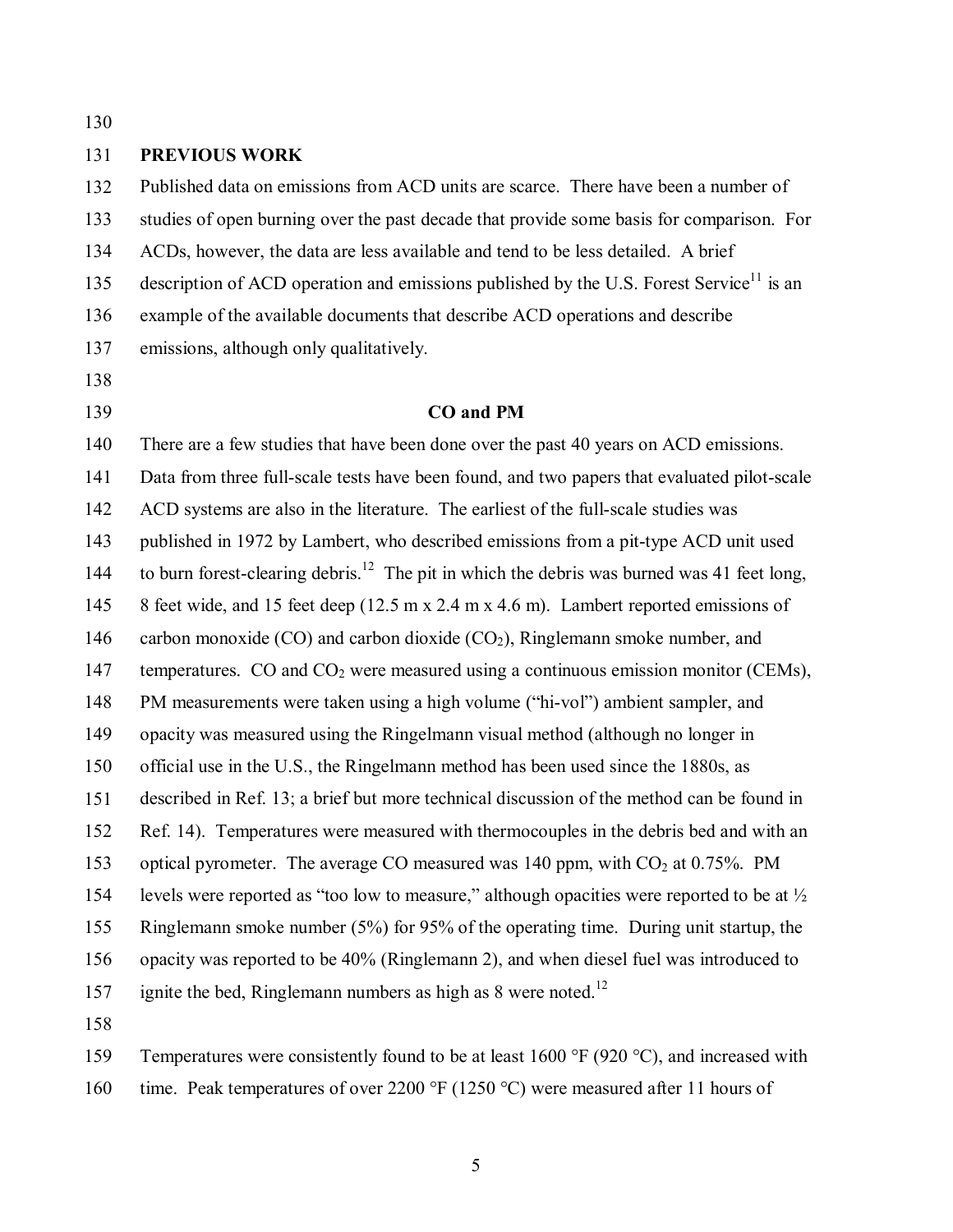operation in one test, and as high as 2500 °F (1420 °C) in a separate test. Average steady state temperatures were measured at 1950 °F (1120 °C), dropping to 1450 °F (840 °C) within an hour after the blower was turned off. Lambert reported that overloading of the unit by piling logs 3 feet above the air curtain did not visibly change opacity, and also noted the presence of a blue flame along the length of the air plenum that was visible during night operations. He attributed this flame to the combustion of volatile products that were forced up the air plenum side wall into an area with adequate oxygen to allow combustion to be completed. Lambert also described burning railroad ties in the unit, which produced heavy black smoke below the air curtain, with the pit surface "uniformly covered with a sheet of bright orange flames all along the air curtain." 161 162 163 164 165 166 167 168 169 170

171

A more recent report describing emissions from ACDs was prepared by Fountainhead Engineering in  $2000$ <sup>15</sup>. This study reports emissions from an above-ground ACD unit (Air Burners Model S-127), and provides data on  $CO$ ,  $CO<sub>2</sub>$ , and PM emissions and opacity sampled at the top of the ACD unit. Over four test runs, the average CO concentration was measured at 54 ppm at  $CO<sub>2</sub>$  levels of 0.2%, suggesting a greater level of dilution than in the Lambert study. PM concentrations were measured at 6600  $\mu$ g/m<sup>3</sup>, and emission rates were reported at 2.14 lb/hr (0.97 kg/hr). At this concentration, opacity levels measured using EPA Method  $9^{16}$  were found to range between 4% and 7.5%, with an average of 5.4%. 172 173 174 175 176 177 178 179 180

181

The final full scale measurements were reported by Trespalacios describing operation of an ACD burning vegetative hurricane debris in Toa Baja, Puerto Rico.<sup>17</sup> This study measured pollutants on the perimeter of the ACD operation site rather than taking samples from the outlet of the unit. The unit used in this operation was similar to that used in the Fountainhead tests. Concentrations of CO and PM were measured at points 50 (15 m) and 100 feet (30 m) upwind and downwind from the ACD. More detailed data on organic and metal emissions were also collected. 182 183 184 185 186 187 188

189

Average CO concentrations 50 ft (15 m) downwind from the ACD were 9.3 ppm, and average PM concentrations at the same location were 570  $\mu$ g/m<sup>3</sup>. The average values are 190 191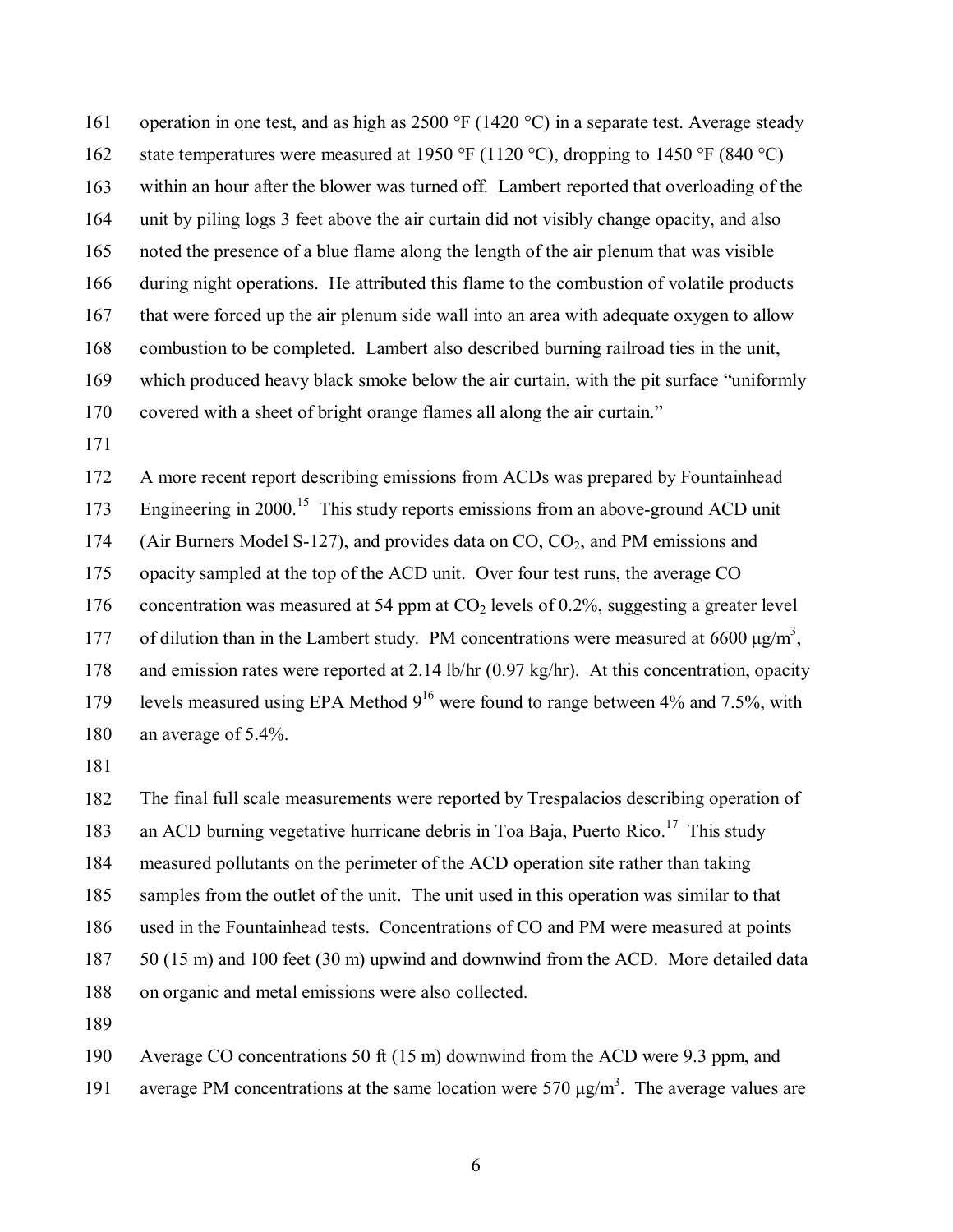for three measurements taken over 10 s intervals shortly after loading "dirty debris," a 192

wet mixture of soil and vegetative debris. It is very possible that the steady state 193

averages would be lower than those reported, but additional measurements were not reported. 194 195

196

Assuming a factor of 10 dilution at 50 ft (93 ppm CO at the ACD face), the corresponding PM concentrations would be 5700  $\mu$ g/m<sup>3</sup>, which is consistent with the Fountainhead data. It is unclear what the actual dilution factor is, but the relationship between CO and PM in the Trespalacios study appears to be of the same order of magnitude as the Fountainhead data. A factor of 6 dilution would result in CO of 56 ppm (vs. 54 ppm for the Fountainhead measurements) and PM of  $3400 \mu g/m<sup>3</sup>$ , yielding a PM:CO ratio roughly half that of the Fountainhead unit. 197 198 199 200 201 202 203

204

There are three pilot-scale studies reported in the literature that are also relevant. The first of these was published in 1968, and is very consistent with the later full scale results noted above. Burckle et al. burned cordwood, municipal solid waste (MSW), and tires in a pilot-scale ACD.<sup>18</sup> The unit was 3 ft wide x 3 ft long x 4 ft deep (0.9 m x 0.9 m x 1.2 m) in size. When burning a 318 lb (144 kg) charge of wood with the air curtain fan operating at 420 scfm (11.9 sm<sup>3</sup>/min), CO was measured at 100-1000 ppm over the course of the test. The tests were conducted for a single fuel charge, and measurements were initiated after combustion had stabilized and continued until the fuel charge burned out.  $CO<sub>2</sub>$  concentrations while burning wood at these conditions ranged from 0.1% to out.  $CO_2$  concentrations while burning wood at these conditions ranged from 0.1% to 1.75%. These values are consistent with the range of concentrations from full scale units. 205 206 207 208 209 210 211 212 213 214

215

PM was measured at 0.53 grains/dscf (1.2  $g/m<sup>3</sup>$ ), corrected to 12% CO<sub>2</sub>, and an emission factor of 12.7 lb/ton of fuel was calculated for this test. This concentration value seems quite high, but if the values are corrected to  $0.2\%$  CO<sub>2</sub> (the CO<sub>2</sub> concentrations reported in the Fountainhead study), the concentrations are much closer to the results reported for in the Fountainhead study), the concentrations are much closer to the results reported f<br>the full scale units. The correction to  $12\%$  CO<sub>2</sub> reflects a comparison with enclosed combustion systems such as boilers or incinerators, and may not be as appropriate a comparison as a lower  $CO<sub>2</sub>$  concentration likely to be measured in an open burning 216 217 218 219 220 221 222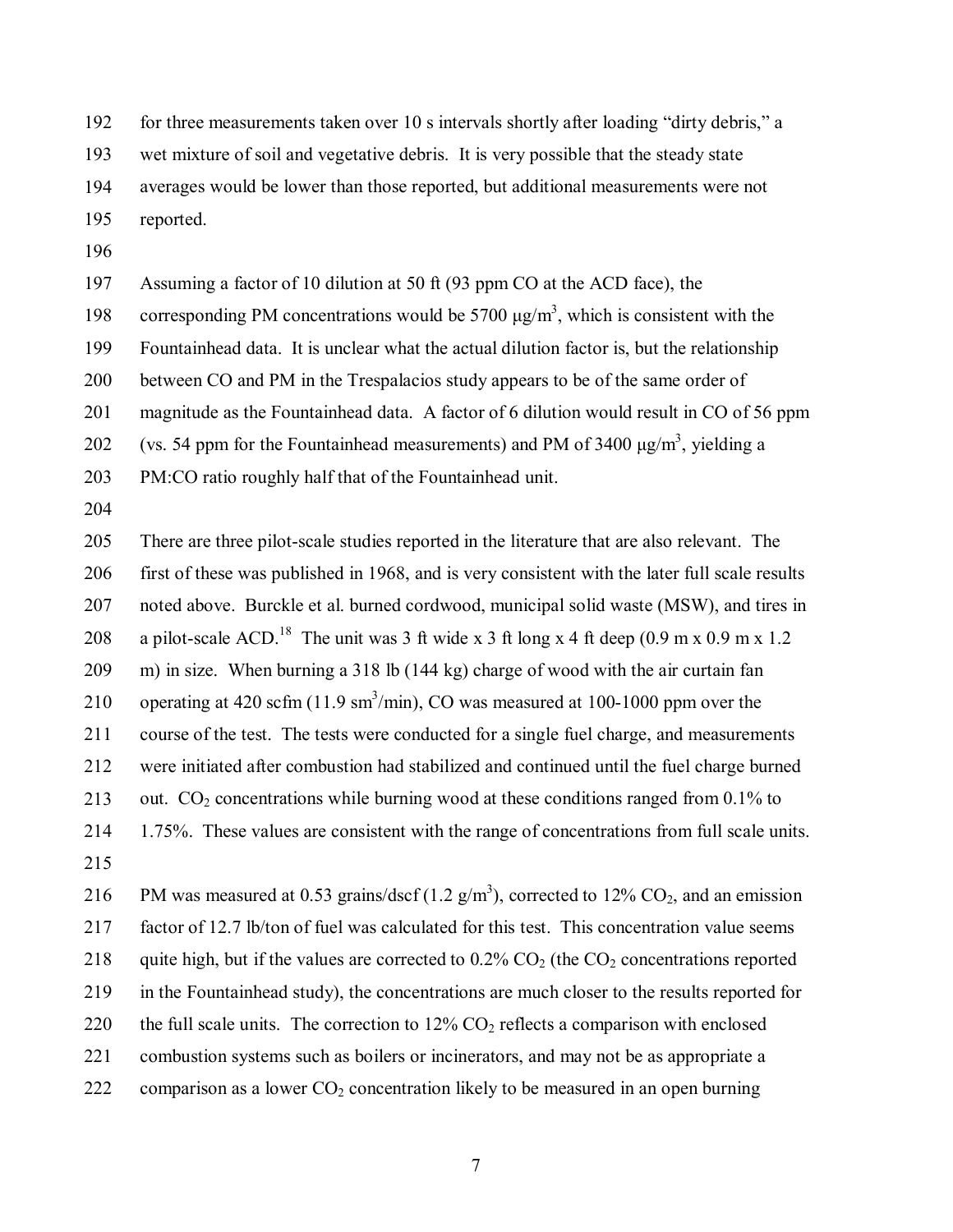situation. At 0.2% CO<sub>2</sub>, PM concentrations would be approximately 20,000  $\mu$ g/m<sup>3</sup>, which is roughly three times the value reported in the Fountainhead report. Although this is considerably higher than the 6600  $\mu$ g/m<sup>3</sup> value from the Fountainhead report, it is reasonably close considering the difference in scale. Differences in fuel and scale make it difficult to conclude whether the two results are in fact comparable or if the similarity is simply coincidental. In either case, the Burckle paper provides valuable information on the transient nature of the process. 223 situation. At 0.2% CO<sub>2</sub>, PM concentrations would be approximately 20,000  $\mu$ g/m<sup>3</sup>, 224 225 226 227 228 229

230

An interesting aspect of the Burckle paper is the finding that PM emissions from wood were relatively insensitive to air flow rate. For municipal solid waste (MSW) and tires, the PM emissions increased linearly (as measured by lb/ton of fuel burned) with increasing air flow. Burckle et al. attributed this to the higher ash content of both MSW and tires compared to wood. They do not explain why the PM emissions increase with air flow, but do suggest that other fuels such as sawdust may exhibit higher PM emissions as smaller particles could be entrained in the air/gas flows and carried out of the unit. This may have significant implications for burning of C&D debris, which will have significantly higher levels of incombustibles and will also likely have higher levels of dust and debris fragments that can be stirred up by handling and loading activities and the air curtain and possible underfire air flows. 231 232 233 234 235 236 237 238 239 240 241

242

The second pilot-scale study is less directly applicable, but does provide some additional insight into the ACD combustion process. Linak et al. burned 1 lb (454 gm) charges of black polyethylene agricultural sheet plastic in a 1 ft x 1 ft x 1 ft  $(0.3 \text{ m} \times 0.3 \text{ m} \times 0.3 \text{ m})$ pilot-scale unit and made detailed measurements of the organic compounds emitted from the process.<sup>19</sup> They also measured CO and PM and compared the results with and without the use of a simulated air curtain. The peak CO dropped slightly from 42 ppm without the air curtain to 37 ppm with the air curtain on when burning new sheet plastic. With the same fuel, average as-measured CO concentrations dropped from 29 ppm with With the same fuel, average as-measured CO concentrations dropped from 29 ppm w<br>the air curtain off to 23 ppm when the air curtain was on. It is unclear whether this reduction was due to improved performance or to dilution of the CO by the curtain air. 243 244 245 246 247 248 249 250 251 252 253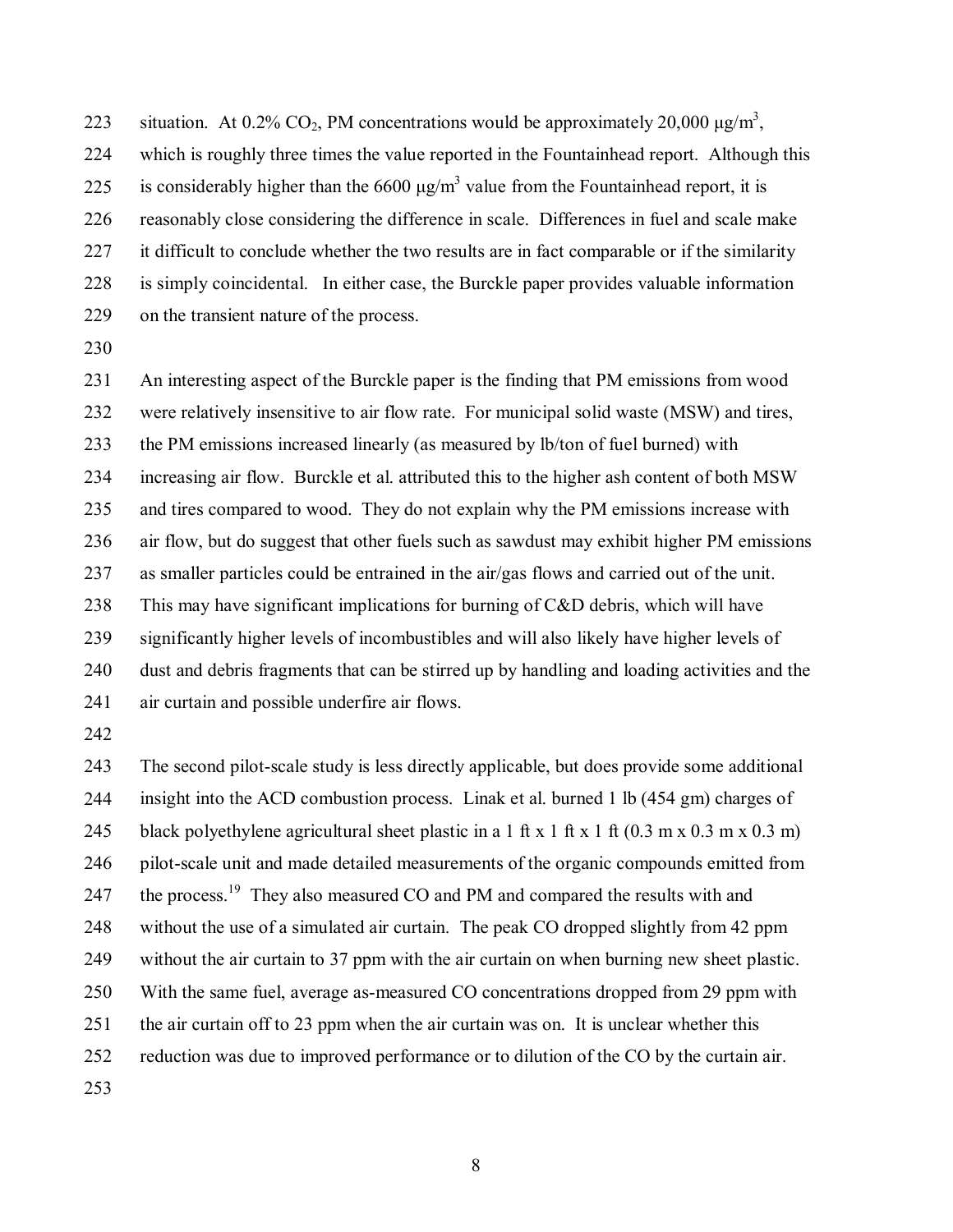Interestingly, PM concentrations increased when using the simulated air curtain. For the new sheet plastic, PM concentrations were measured at  $4730 \mu g/m<sup>3</sup>$  when the air curtain new sheet plastic, PM concentrations were measured at 4730  $\mu$ g/m<sup>3</sup> when the air curtain was on and at 3560  $\mu$ g/m<sup>3</sup> when it was off. CO<sub>2</sub> levels during these tests were reported to was on and at 3560  $\mu$ g/m<sup>3</sup> when it was off. CO<sub>2</sub> levels during these tests were reported "vary minimally" in the range of 0.3-0.6%. Although the fuel used in these tests was significantly different, the reported PM concentrations were very similar to those reported in the full scale tests. It is unclear whether this is due to similarities in the combustion process or coincidental. 254 255 256 257 258 259 260

261

The third pilot-scale study was reported by Lutes and Kariher, and focused on the open burning of land clearing debris.<sup>20</sup> Samples of woody debris from Tennessee and Florida were burned in a 36 in (91 cm) long x 18 in (46 cm) wide x 16 in (41 cm) deep pilot-scale ACD. The unit was tested with curtain air on and off. Results for CO and  $PM_{2.5}$  showed only minor changes in concentration, but significant reductions in mass of emissions per unit mass of fuel burned. Average CO concentrations were reported at 34 ppm without the blower and 37 ppm with the blower (as measured conditions), and average  $PM_{2.5}$ concentrations were measured at 24,600  $\mu$ g/m<sup>3</sup> without the blower and 40,400  $\mu$ g/m<sup>3</sup> with the blower. On the basis of emissions per unit mass of fuel, CO fell from 20 g/kg without the blower to 12 g/kg with the blower. Similarly,  $PM_{2.5}$  emissions fell from 12 g/kg the blower to 12 g/kg with the blower. Similarly,  $PM_{2.5}$  emissions fell from 12 g/kg without the blower to 10 g/kg with the blower. The higher concentrations of CO and PM but lower emissions per unit mass of fuel are a consequence of the more rapid consumption of fuel when the blower was used. For comparable fuel charges, the rate of consumption of fuel when the blower was used. For comparable fuel charges, the rate of fuel consumption when the blower was used was as much as two times faster than when the blower was not used.<sup>20</sup> This leads to higher average pollutant concentrations, but over a shorter period of time. For full-scale units, the dilution of the exhaust gases by ambient air entrained into the exhaust plume may also lead to significant differences in ambient air entrained into the exhaust plume may also lead to significant differences in reported exhaust concentrations. The dilution will depend upon where the sample is collected – both the location across the opening of the ACD and how high above the ACD exit the sample is collected. 262 263 264 265 266 267 268 269 270 271 272 273 274 275 276 277 278 279 280 281

282

283

### **Organics, Metals, and Other Emissions**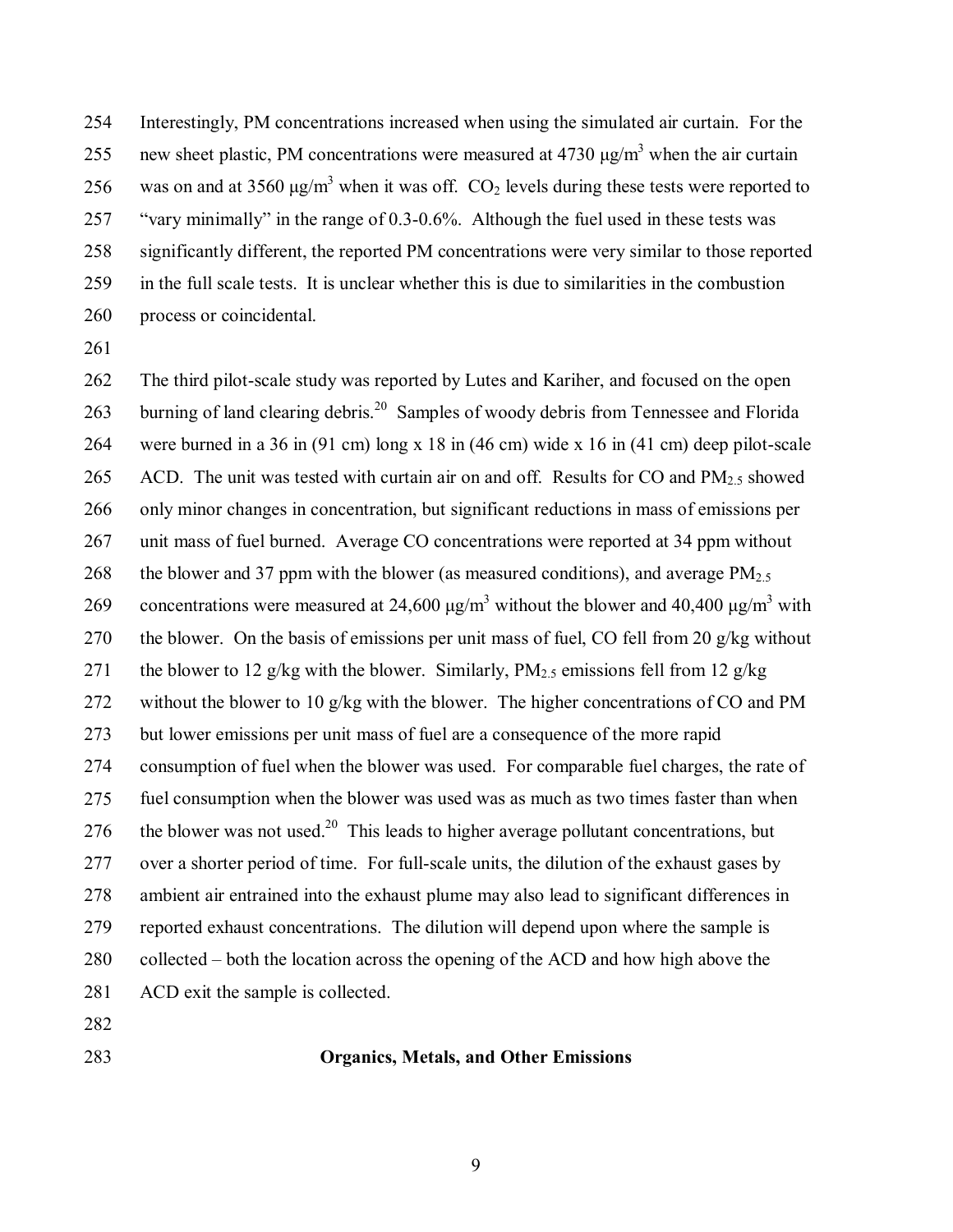The Lambert study did not measure emissions other than  $CO<sub>2</sub>$ , CO, and PM.<sup>12</sup> The 284

Fountainhead study did take  $SO<sub>2</sub>$  and  $NO<sub>2</sub>$  measurements, but concentrations were 285

sporadic.  $SO_2$  was found on only one of four runs (at 1 ppm) and  $NO_2$  measured 286

inconsistently at 1-4 ppm. $^{15}$ 287

288

More extensive measurements of trace compounds were taken during the Toa Baja study. Several metals and organics were measured upwind and downwind of the ACD in an effort to quantify emissions from the combustion process. Six metals were detected in the samples: aluminum (Al), cadmium (Cd), chromium (Cr), iron (Fe), lead (Pb), and potassium (K). Al and Fe were detected more consistently, but were also detected at higher levels upwind than downwind, on average. Of the remaining metals, only Pb was detected in more than one of the 8 samples collected, and then in only two.<sup>17</sup> It is probable that the higher Al and Fe concentrations are the consequence of the use of "dirty fuel" (wet vegetation combined with soil). The high upwind values further suggest these metals are the result of soil-borne elements, and also make it questionable whether the downwind samples were emitted from the ACD as opposed to being from fugitive dust. Because emissions of metals are very strongly dependent upon the composition of the fuel, the applicability of these results to other units is limited to a recognition that ACD combustion conditions appear to be adequate to result in the formation of metal containing particles. 289 290 291 292 293 294 295 296 297 298 299 300 301 302 303

304

Of the volatile organic compounds detected, benzene, toluene, chloromethane, and formaldehyde were detected in each downwind sample at concentrations higher than the upwind sample. Besides these compounds, only p-xylene and propionaldehyde were detected in more than two (of eight) samples. The downwind propionaldehyde concentrations were each lower than the upwind concentration, suggesting that the source was not the combustion process. p-xylene was detected at levels above the upwind concentration in at least one sample during each test, indicating that the source was the ACD. 305 306 307 308 309 310 311 312

313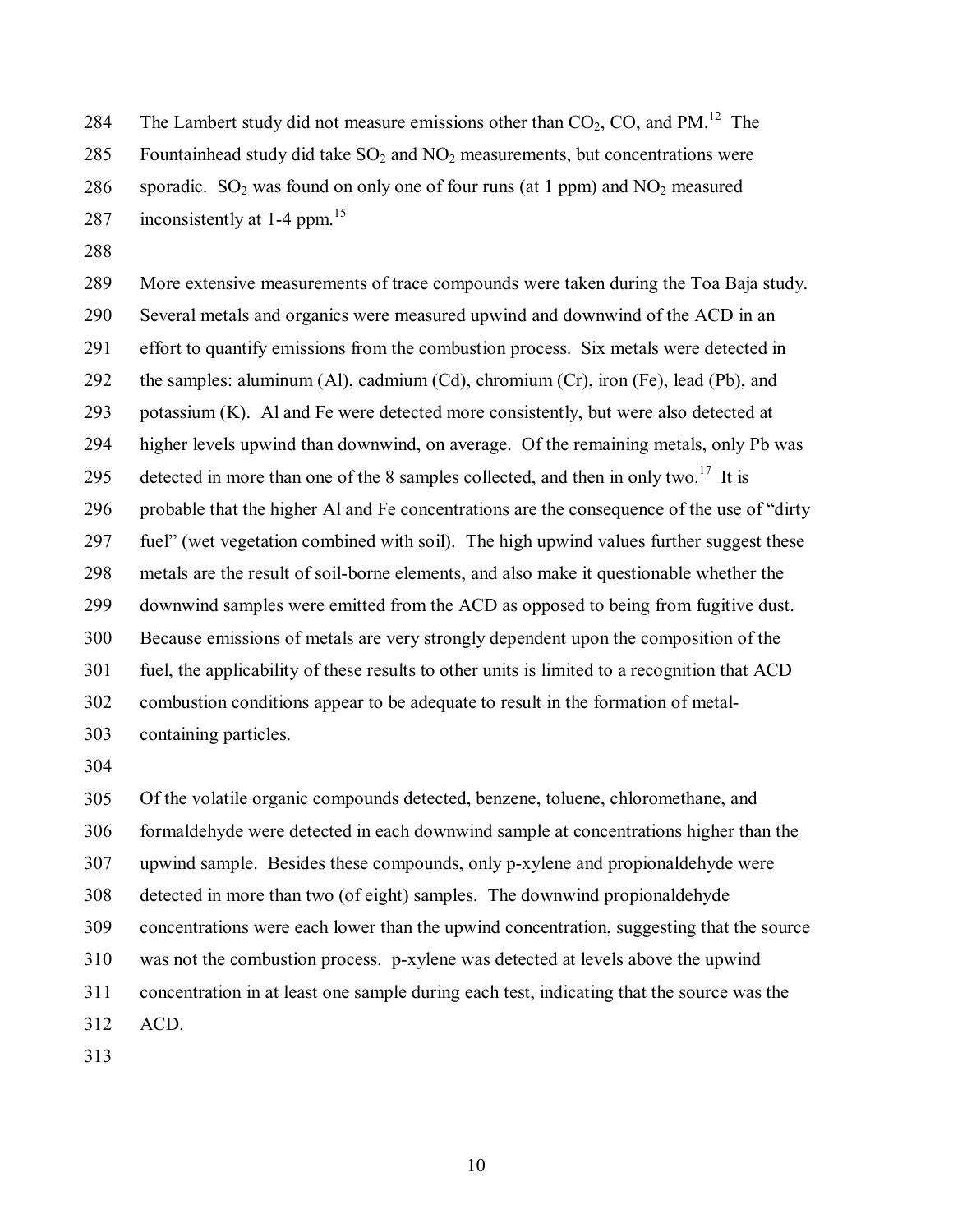Concentrations of polychorinated dibenzo-d-dioxins (PCDDs) and polychorinated 314

dibenzofurans (PCDFs) were also measured upwind and downwind of the ACD unit. 315

Toxic equivalent (TEQ) concentrations of PCDDs and PCDFs were not detected in the 316

upwind samples, but were detected in four of six downwind samples, indicating the 317

formation of PCDDs/Fs in the combustion process. No other semivolatile organics were 318

detected in the Toa Baja samples. $17$ 319

320

The pilot-scale study by Burckle et al. measured total hydrocarbons, carbonyls (reported as formaldehyde), and carboxyls (reported as acetic acid). A continuous hydrocarbon (HC) monitor showed a large initial spike in HC concentrations, which then decreased to a minimum and gradually increased again as the fuel charge burned out. The spike occurred within 10 min of loading, and the second peak was reported at about 60 min after loading. The reported data suggest that increasing curtain air flow can, in at least some cases, result in increased HC concentrations for wood, tires, and MSW (see Figure 3). In general, HC emissions (on the basis of mass of emissions per mass of fuel) from wood were lower than HC emissions from tires, which were in turn lower than the HC emissions from  $MSW<sup>18</sup>$ 321 322 323 324 325 326 327 328 329 330

331

The pilot scale work reported by Linak et al. noted that, "The use of forced air slightly reduced the time necessary to burn each charge, but it did not affect the types or concentrations of PICs [products of incomplete combustion] emitted." <sup>19</sup> The study identified 37 volatile and semivolatile organic compounds in the collected samples, as well as 18 polycyclic aromatic hydrocarbons (PAHs). Linak et al. noted that emissions of benzene, toluene, ethyl benzene, and 1-hexane increased slightly when the forced air was operating and suggested that this may be due to quenching of the flame by the cooler forced air. With the exception of this difference, there was little reported change in the measured emissions of organic compounds due to changes in fuel type or operating condition. 332 333 334 335 336 337 338 339 340 341

342

343

**Comparison of ACD and Open Burning Emissions**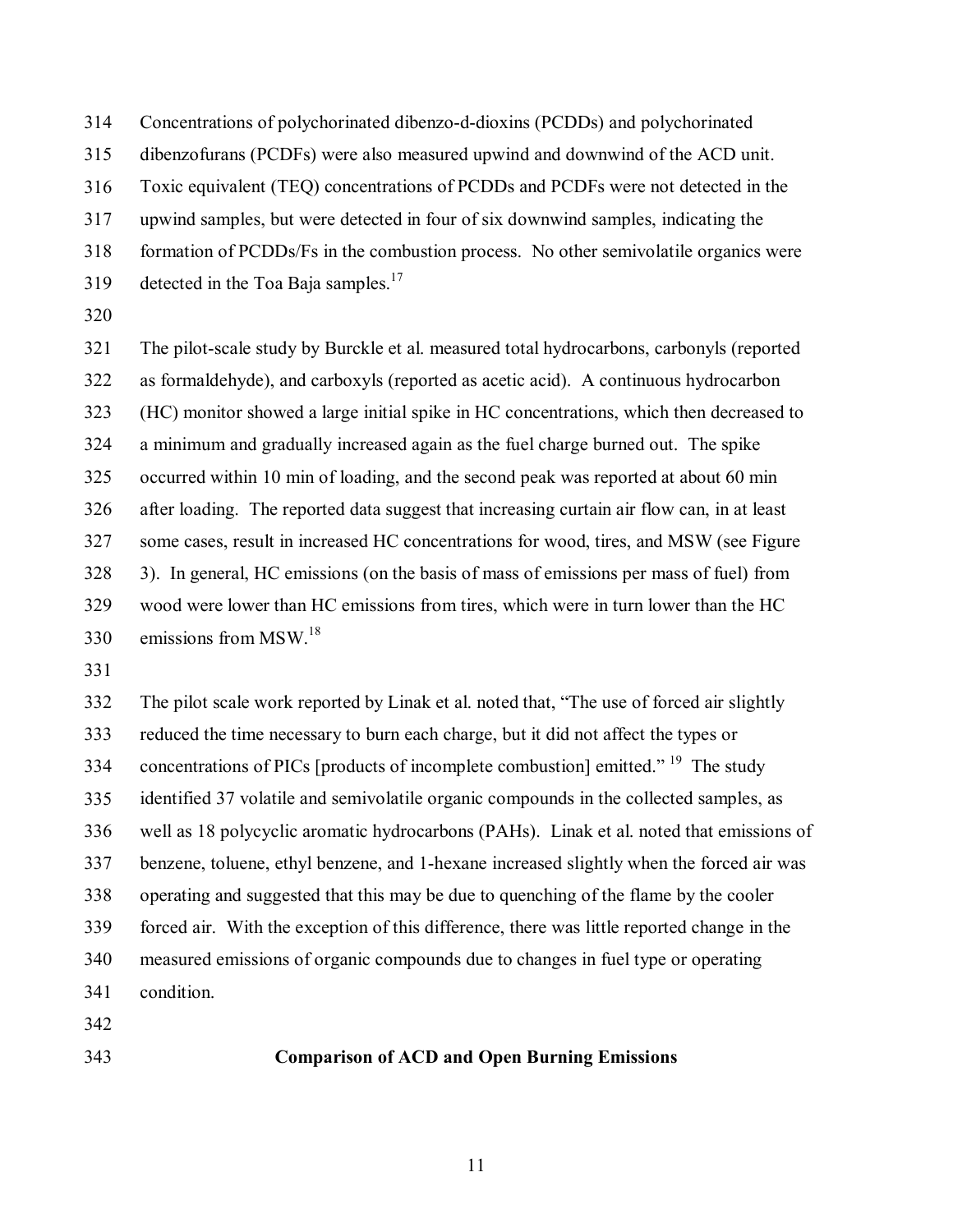For PM, the general range of open biomass burning emissions tends to be on the order of 10 g/kg of fuel. Gerstle and Kemnitz reported total PM emissions of 612 g/kg for landscape refuse and 7-9 g/kg for municipal refuse.<sup>21</sup> For different types of biomass, Andreae and Merlet reported  $PM_{2.5}$  emissions between 4 and 13 g/kg and total PM emissions up to 18 g/kg,<sup>22</sup> Lemieux et al. reported values for total PM emissions ranging between 10 and 19 g/kg,<sup>23</sup> and Dennis et al. used emissions of 8-19 g/kg of total PM in their estimates of total emissions from open burning.<sup>24</sup> These values are significantly higher than the emissions per unit mass of fuel calculated in the Fountainhead test, which were at 0.05 g/kg. It is very likely that even poorly operated systems will exhibit were at 0.05 g/kg. It is very likely that even poorly operated systems will exhibit significantly lower PM emission levels when they are able to increase the hightemperature residence time of the pyrolyzed organics that form most of the fine PM. For instance, an early dedicated vegetative debris burner was reported to have experienced "excessive smoke" due to overcharging the unit during a test. Even at this overload condition, the reported PM emissions were 1.1 g/kg, roughly an order of magnitude lower than uncontrolled open burning.<sup>25</sup> There are likely to be some differences in emissions due to the different biomass types and burning conditions, which ranged from prescribed burning of savanna to burning of residential vegetative debris in small piles. Even so, the PM emission factors for open burning are relatively consistent given the wide variety of materials and conditions. 344 345 346 347 348 349 350 351 352 353 354 355 356 357 358 359 360 361 362

363

Interestingly, the pilot-scale results were similar to the reported uncontrolled open burning emission rates. It is unclear why the pilot-scale ACD studies were unable to burning emission rates. It is unclear why the pilot-scale ACD studies were unable to similarly duplicate the reduced PM concentrations indicated by the full-scale ACD tests, but the complexities involved in achieving simultaneous similarity in combustion, heat transfer, and air flow may be a significant barrier to effective pilot-scale evaluations of ACD emissions, at least without using a computational fluid dynamics (CFD) approach to the design of the experimental apparatus. The hypothesis noted above that a higher residence time may play a significant role in reducing emissions of organics and unburned fuel could well be one of the reasons why pilot-scale units have not been able to effectively simulate the emission rates measured during tests of full-scale units. Scaling an ACD system to simulate physical conditions may well result in combustion 364 365 366 367 368 369 370 371 372 373 374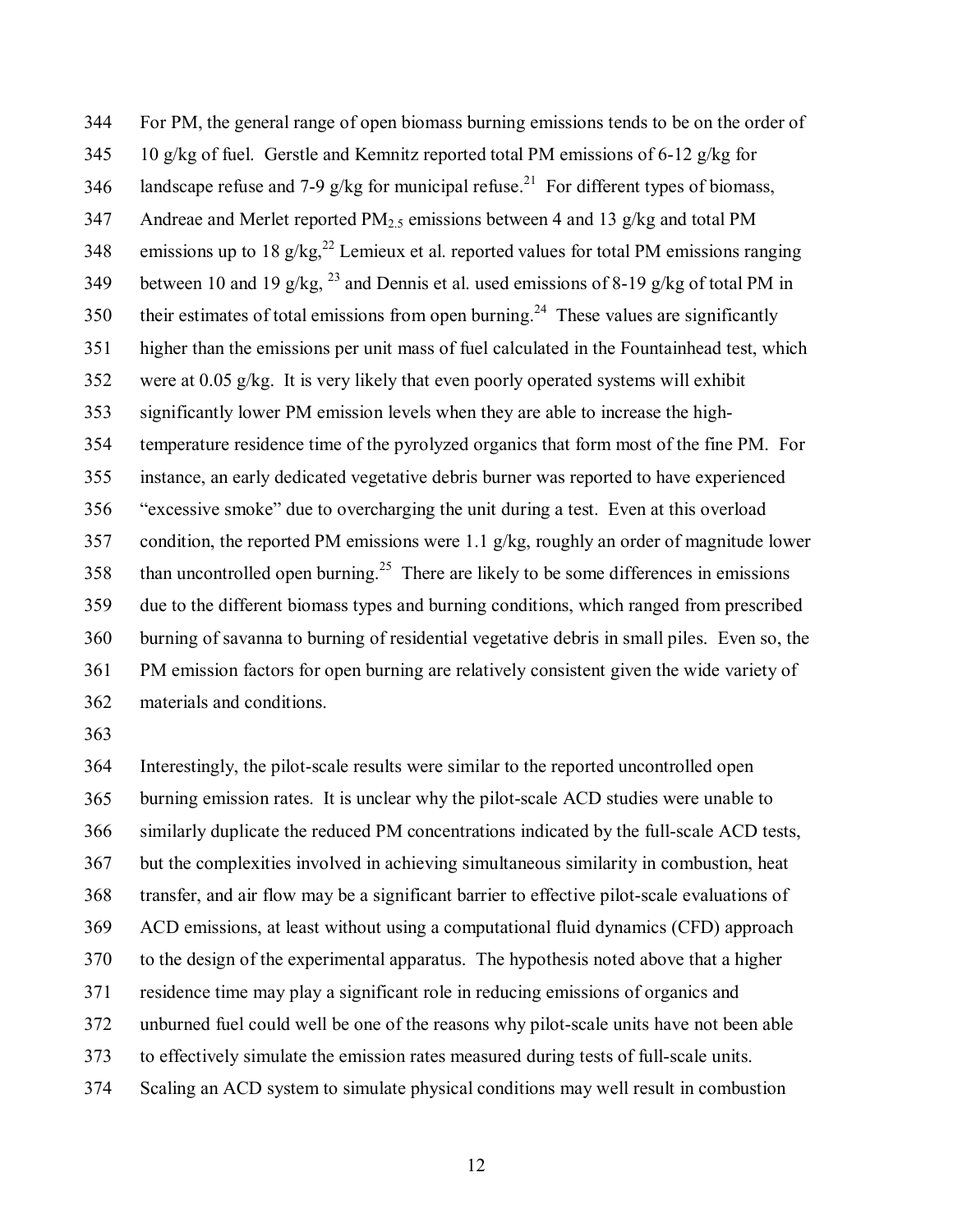product residence times that are below characteristic reaction times needed to achieve higher burnout levels. 375 376

377

Reported emissions of CO from open biomass burning varied significantly. Andreae and Merlet reported values of  $65-110$  g/kg of CO, Lemieux et al. reported a range of  $16-110$ g/kg, and Gerstle and Kemnitz reported 25-40 g/kg of CO emissions.<sup>21-23</sup> Hays et al. reported CO concentrations of 42000 ppm for the several types of biomass tested, with similar ranges over 2-3 orders of magnitude noted for each type.<sup>26</sup> These values compare to approximately 0.5 g/kg of CO from an ACD burning woody debris as reported in the Fountainhead study.<sup>27</sup> (The full report notes a CO emission rate of approximately 20 lb/hr, compared to a PM emission rate of 2.1 lb/hr for the same runs. The calculated PM mass emission factor of 0.054 g/kg of fuel is provided in a separate letter to the Georgia Department of Natural Resources. The 0.054 g/kg PM emission factor would result in a CO mass emission factor of approximately  $0.5 \frac{\text{g}}{\text{kg}}$  of fuel, given the same fuel feed rate during the test runs.) The reduction in CO is not as substantial as that shown for PM, but is still significant. It is difficult to directly compare the Lambert and Toa Baja results because of a lack of fuel feed data, but they seem to be of the same order of magnitude as the Fountainhead study (assuming an order of 10 dilution in the Toa Baja results). 378 379 380 381 382 383 384 385 386 387 388 389 390 391 392

393

There are a number of studies that report trace organic emissions from different types of open burning. In many of these studies, the lists of organic compounds are quite extensive. Rather than evaluate each compound, we will simply note that: (a) existing data on trace organic emissions from full-scale ACDs are almost nonexistent; (b) studies of open burning have consistently found considerable trace organic compound emissions; and (c) even well-controlled industrial combustion sources exhibit some level of trace organic emissions. Thus, one would expect to measure some trace organics in ACD emissions. 394 395 396 397 398 399 400 401

402

Similarly, the presence of PCDDs and PCDFs indicated in the Toa Baja study should be 403

expected, as these compounds have also been found in studies of uncontrolled open 404

burning. Gullett et al. showed that PCDDs and PCDFs from the simulated open burning 405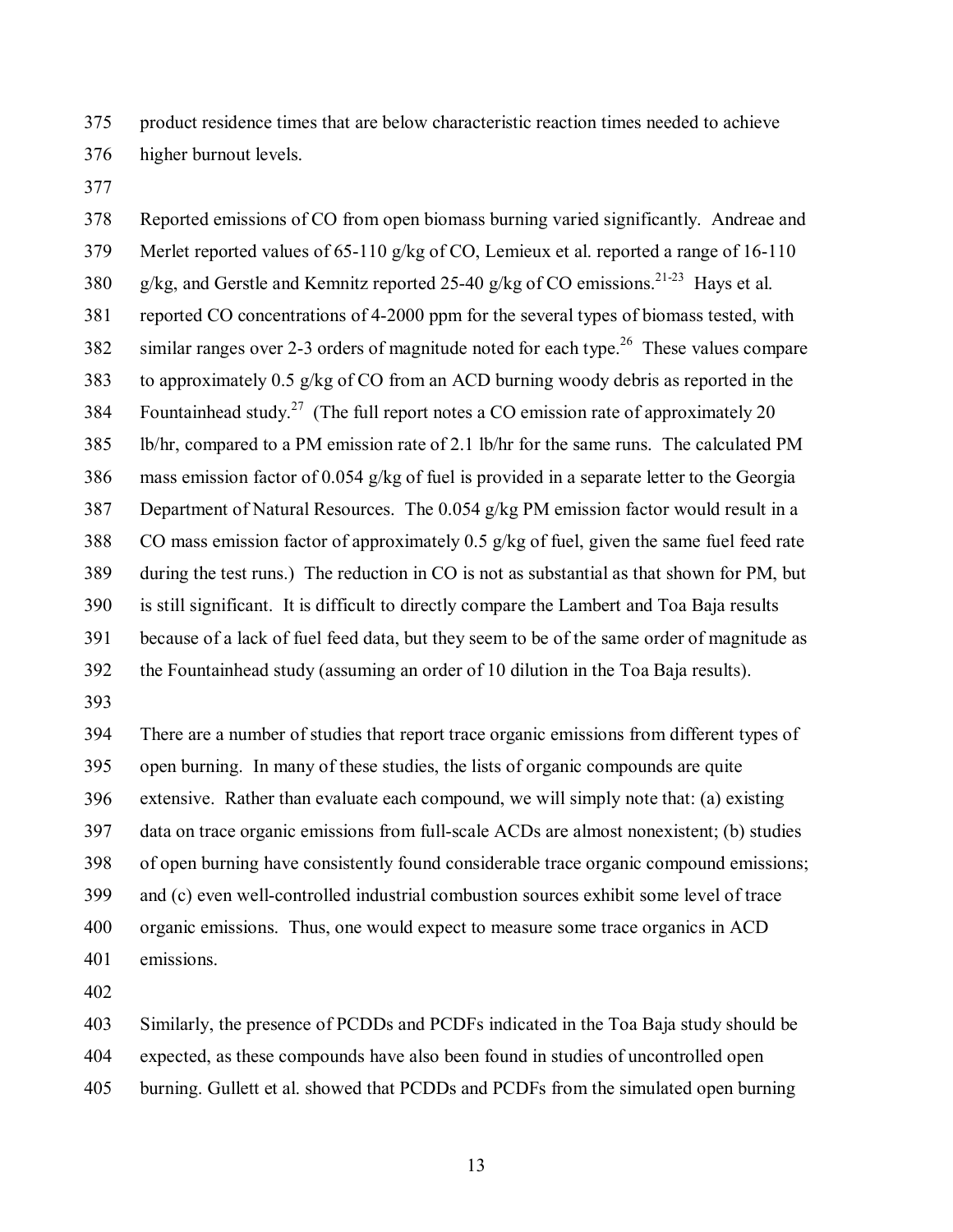of forest biomass were not solely from the volatilization of condensed material, but were also formed in the combustion process.<sup>28</sup> This pilot-scale work verified earlier measurements of actual forest and biomass fires that showed these events emit PCDDs and PCDFs.<sup>29, 30</sup> 406 407 408 409

410

#### **CONTEMPORARY SCOPING MEASUREMENTS OF ACD OPERATION** 411

In the aftermath of Hurricanes Katrina and Rita, there was interest in using ACDs to dispose of a portion of the enormous volume of debris left in the storms' wakes. Given the age of many homes in the affected areas, it was expected that a considerable number of homes would likely contain asbestos in one or more products and forms. The majority of asbestos was expected to be in chrysotile form, which can be thermally transformed into a non-hazardous forsterite form at temperatures above  $800^{\circ}$  C (1470° F).<sup>31, 32</sup> With the highly transient nature of ACD operation and the need to maintain temperatures above  $800^{\circ}$  C, the question was raised regarding the potential for ACDs to be used as a means to achieve the thermal conversion of chrysotile to forsterite under actual operating conditions. In late October 2005, researchers from EPA's Office of Research and Development (ORD) conducted a limited number of simple scoping tests on a full-scale ACD that was being used to demonstrate its ability to burn vegetative debris in the New ACD that was being used to demonstrate its ability to burn vegetative debris in the New<br>Orleans area. The purpose of these scoping tests was to provide preliminary information Orleans area. The purpose of these scoping tests was to provide preliminary information<br>on possible disposal options, evaluate ACD operating characteristics, and determine the most effective approaches to sampling for pollutant emissions during more in-depth testing. 412 413 414 415 416 417 418 419 420 421 422 423 424 425 426 427

428

429

## **Operation and Measurements**

The ACD used was an Air Burners, LLC model S327, burning only dry vegetative debris. Loading of the unit occurred from the air plenum side. The unit was situated so that the air curtain was blowing in the same direction as the prevailing wind, which was reported at 10-15 mph with gusts of  $25$  mph. 430 431 432 433

434

Gas temperature and velocity and concentrations of several gases were measured approximately 615 in above the top of the ACD wall. A rough traverse of the area over 435 436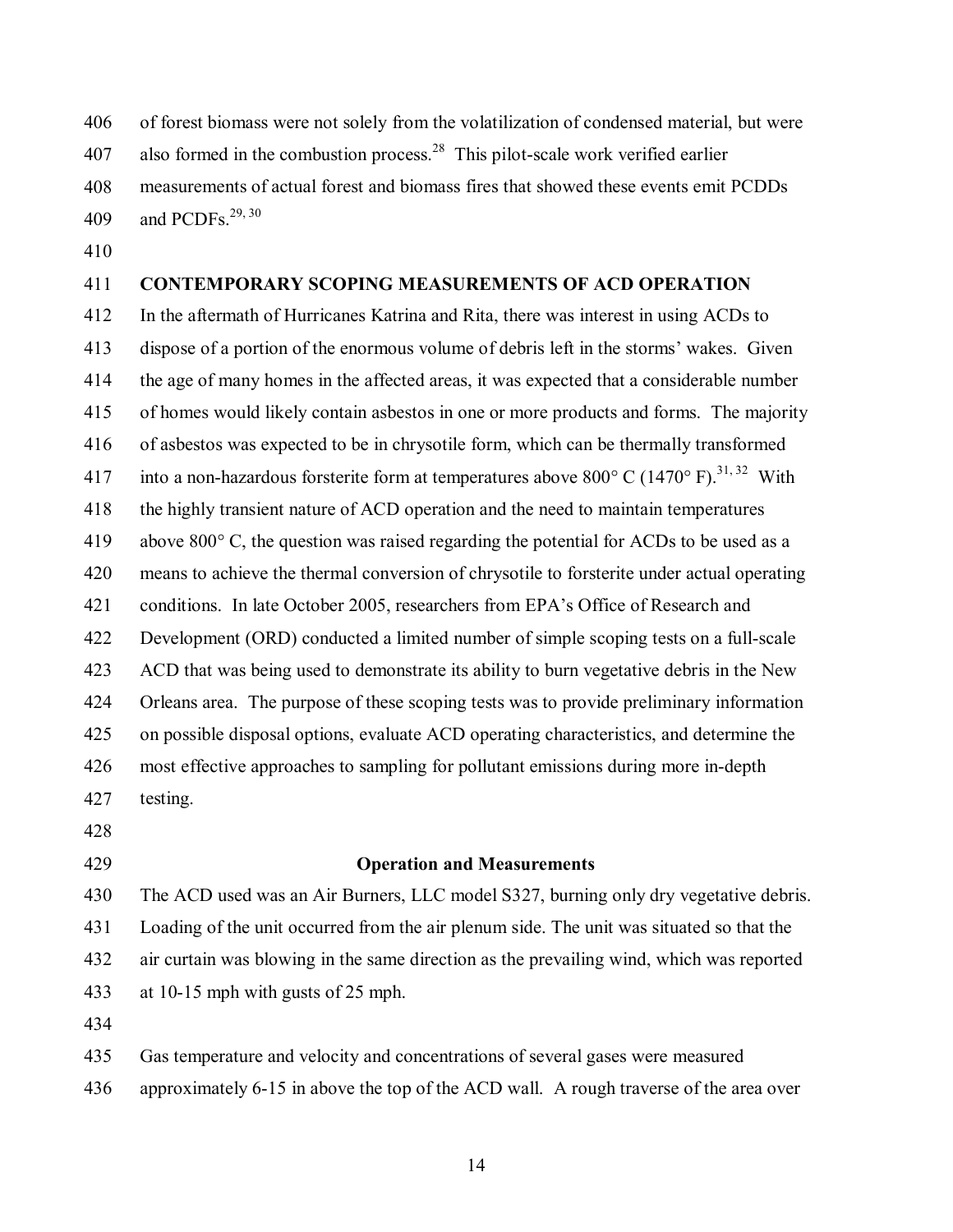the top of the ACD was made to identify any variations in gas concentrations, temperatures, or velocities. Portable continuous emission monitors were used to measure concentrations of  $CO_2$ ,  $CO$ , oxygen  $(O_2)$ , oxides of nitrogen  $(NO_x)$ , and sulfur dioxide concentrations of CO<sub>2</sub>, CO, oxygen (O<sub>2</sub>), oxides of nitrogen (NO<sub>x</sub>), and sulfur dioxide (SO<sub>2</sub>). Temperature measurements were taken using thermocouples and with a Series OS5232 Omegascope infrared thermometer. Five type K thermocouples were installed in the ACD prior to loading with debris to measure wall and combustion bed temperatures at approximately the midpoint of the unit's length, at 7, 32, and 71 in (18, 81, and 180 cm, respectively) from the ACD bottom on the blower side and 32 and 61 in  $(81$  and 150 cm, respectively) on the side opposite the blower. A K-type thermocouple was also used at the tip of the sampling probe to measure gas temperatures. Thermocouple signals were recorded using a hand-held thermocouple readout and entered onto manual data sheets. The optical pyrometer was used to take temperatures across the surface of the burning debris bed, and the results were recorded manually. **Observations and Results** During "steady state" operation, the opacity of the plume was near zero, and the location of the plume had to be determined using an infrared video detector. When additional debris was loaded into the unit after it had reached steady state operation, the opacity increased to a readily visible level, which lasted for less than a minute following the introduction of the debris charge. The formation of a visible plume did not occur consistently after each charge of debris. Transient plumes were observed in similar operations of an ACD with extended back and side walls operating in a different location, but also burning dry vegetative debris. 437 438 439 440 441 442 443 444 445 446 447 448 449 450 451 452 453 454 455 456 457 458 459

460

The averages of five gas concentration measurements for  $CO$ ,  $CO<sub>2</sub>$ , NO, NO<sub>2</sub>, and SO<sub>2</sub> The averages of five gas concentration measurements for CO,  $CO_2$ , NO, NO<sub>2</sub>, and SO<sub>2</sub> are shown in Table 2. The measurements were taken over the span of 46 minutes in different locations, with each measurement lasting less than a minute. The gas concentrations generally showed relatively high variability, which is not surprising for the low number of measurements taken. Concentrations of  $CO$  and  $CO<sub>2</sub>$  were higher than those reported previously, but the low number of measurements and possible differences in measurement methods make it difficult to draw meaningful conclusions in comparison 461 462 463 464 465 466 467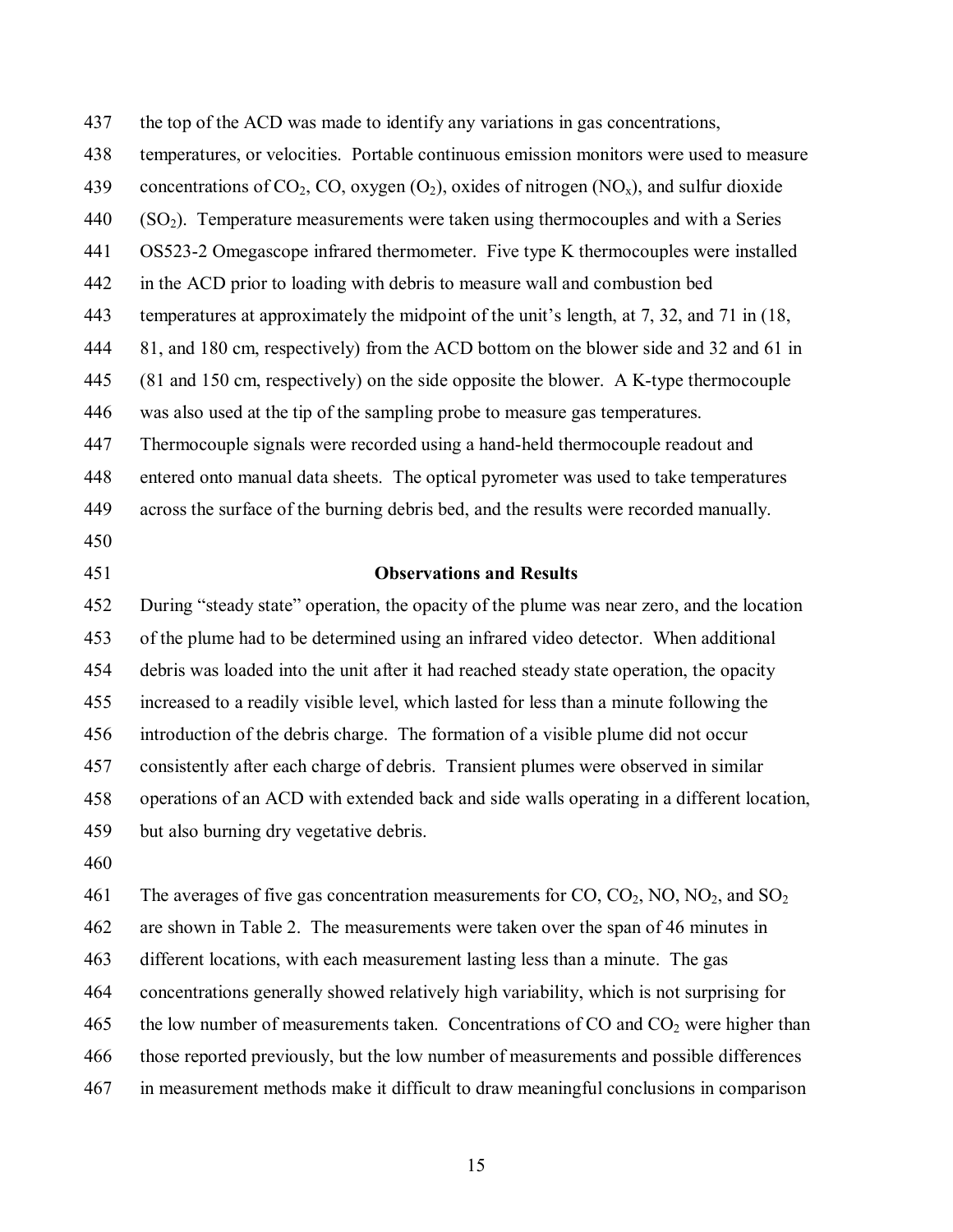- to previous work. Concentrations of NO, NO<sub>2</sub>, and SO<sub>2</sub> showed similarly high 468
- variability, with the low number of measurements again being of concern. Unfortunately, 469
- mass feed rates for the fuel were not measured during these scoping tests, so it is not 470
- possible to estimate the emission factors for these pollutants. 471
- 472

There was considerable variation in temperatures across the unit, measured from the There was considerable variation in temperatures across the unit, measured from the blower side to the loading side. The unit is typically loaded from the side opposite the blower side to the loading side. The unit is typically loaded from the side opposite the blower. However, for the Phase 1 tests, the unit was loaded from the blower side to allow greater access for gas and temperature measurements. For this discussion, we will refer to the blower side and the loading side (the side opposite the blower) as this terminology more accurately reflects typical operating practice. The higher temperatures were noted along the blower side. Blower side wall temperatures ranged from 670° to 1030° C, with the highest temperatures nearest the combustion bed. Wall temperatures were at a minimum near the midpoint of the  $8 \text{ ft}$  (2.4 m) wall height, with temperatures increasing again to 930° C approximately 3 ft (0.9 m) from the top. On the blower side, the wall temperatures were 750° C at a point about 3 ft (0.9 m) above the combustion bed and  $600^{\circ}$  C at a point about 4 ft (1.2 m) from the top. Combustion bed temperatures measured with the optical pyrometer ranged from 1020° C near the blower side to 740° C near the loading side. The average temperature (average of all locations and all times) was 920° C. 473 474 475 476 477 478 479 480 481 482 483 484 485 486 487

488

Unlike the simple circular pattern suggested in Figure 2, the flow of exhaust gases is quite complex in the unit. Velocity measurements suggest that the vast majority of exhaust flow is occurring in a relatively narrow area along the length of the unit on the side opposite the blower (see Figure 5). Measurements of 15 fps in this narrow area were close to the estimated temperature-adjusted flow velocity based on the ACD fan output. This distribution pattern is not thought to significantly impact the level or composition of emissions from the ACD. However, this finding is important relative to designing approaches to sampling emissions from ACDs. Sampling procedures should take into account the significant variability in gas velocities across the top of the ACD to ensure that the gas sampling locations selected include the area(s) of highest emissions outflow. 489 490 491 492 493 494 495 496 497 498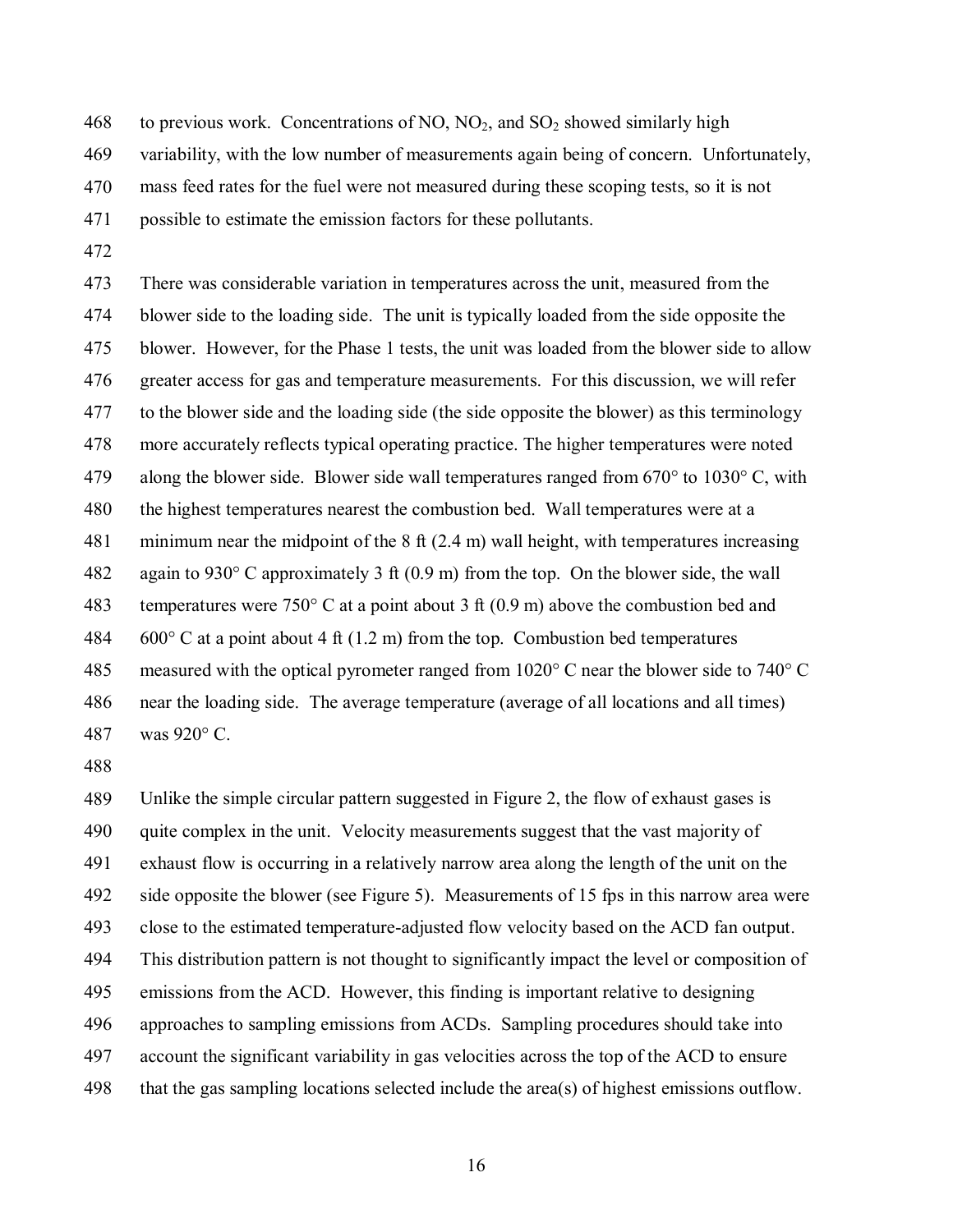Following the completion of these tests, plans were completed for more detailed testing of emissions from the combustion of C&D and vegetative debris from ACDs. However, as the recovery effort progressed, several factors led to the potential for using ACDs to be significantly reduced. The concerns over emissions raised by previous work (noted above) and by an external review of debris disposal using ACDs;<sup>33</sup> more available landfill space than expected in the immediate aftermath of the storm; and a significantly longer lead time for making decisions regarding the demolition of severely damaged longer lead time for making decisions regarding the demolition of severely damaged<br>buildings all resulted in a decision not to use ACDs as a disposal option at that time. buildings all resulted in a decision not to use ACDs as a disposal option at that time.<br>Therefore, there was a reduced need to conduct the more detailed tests during the initial Therefore, there was a reduced need to conduct the more detailed tests during the initial<br>period of storm recovery. However, there is still considerable interest in conducting more detailed studies of air emissions from  $ACDs<sup>34</sup>$  and it is possible that such tests will be conducted in the future. 500 501 502 503 504 505 506 507 508 509 510 511

512

499

#### **DISCUSSION AND CONCLUSIONS** 513

When properly operated, both anecdotal evidence and comparison with measurements 514

from simple open burning indicate that ACDs burn vegetative debris in such a way that 515

emissions of PM are reduced, probably significantly, compared to open burning. 516

Concentrations of PM as indicated by opacity measurements are lower for ACDs, which 517

produce plumes with very low opacity for the majority of operating time, and generate 518

visible plumes only during start up and immediately after loading. These transient 519

"puffs" of emissions are likely to be accompanied by increased emissions of organic 520

compounds as well as PM, based on experience with transient events in rotary kiln 521

incinerators and with biomass combustion.<sup>35-37</sup> 522

523

The lower PM and CO emissions are consistent with the improved combustion conditions that are present with ACDs as compared to open burning – better air flow, containment of heat around the combustion zone, and more controlled introduction of debris. These improved conditions would suggest that emissions of organic compounds are also lower for ACDs than for open burning, but adequate data are not yet available to draw such a for ACDs than for open burning, but adequate data are not yet available to draw such a conclusion. The existing data do show a significant potential for emissions of toxic 524 525 526 527 528 529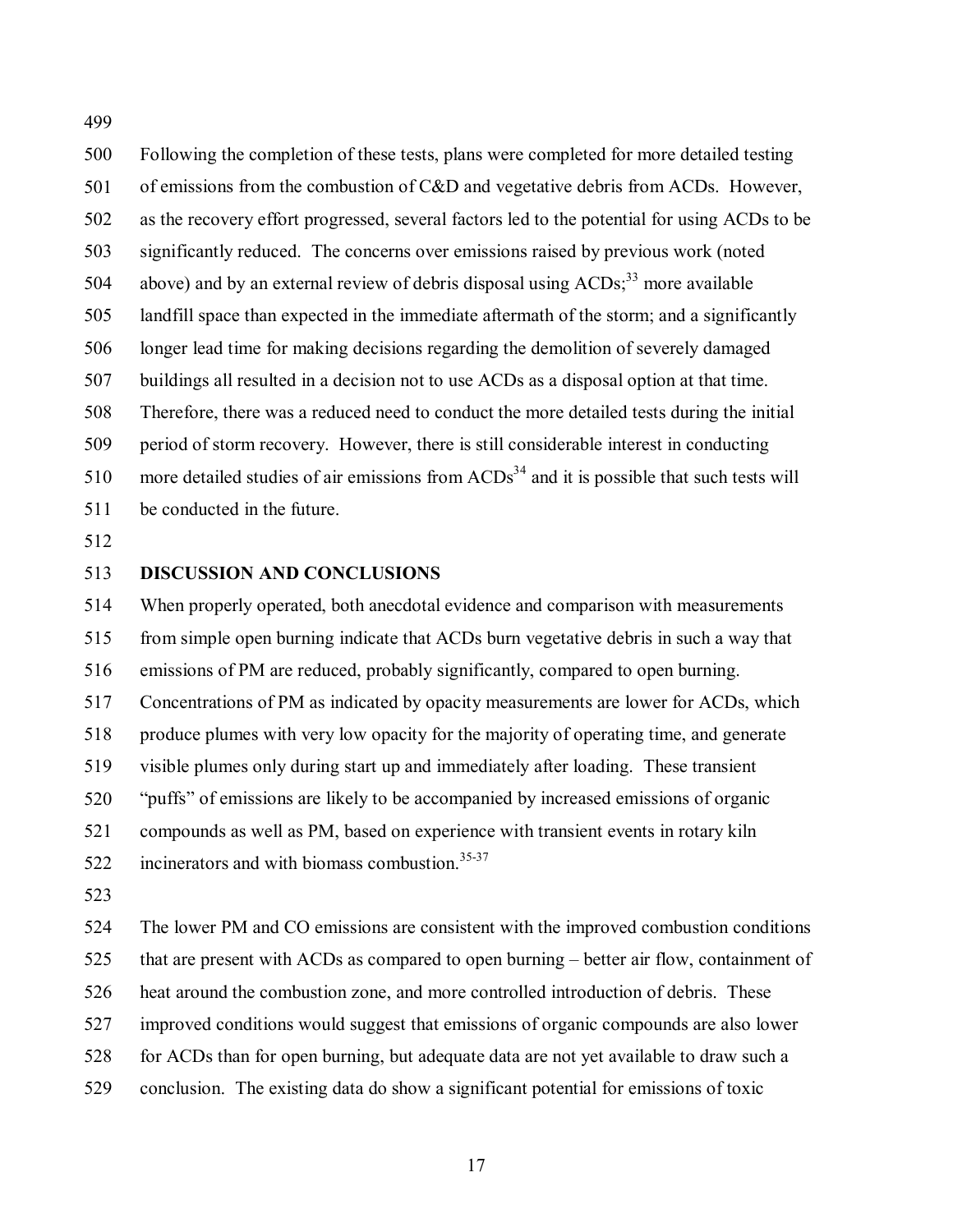organic compounds. The indications of PCDD/PCDF emissions during the Toa Baja 530

tests, for instance, suggest that ACD combustion of chlorine-containing material could 531

- lead to the formation and emission of chlorinated organics. 532
- 533

The questions about emissions from C&D debris remain open. Under normal conditions, C&D debris can be maintained separately from vegetative debris. However, these types of debris are intermingled during disasters and separating them during recovery would require time and resources that are more effectively used for other response needs. Therefore we are left with a need to understand how emissions may differ when burning C&D as opposed to vegetative debris, or (more likely in a practical situation) a mixture of C&D as opposed to vegetative debris, or (more likely in a practical situation) a mixture of<br>the two. Differences in composition and heat content make a direct extrapolation from the two. Differences in composition and heat content make a direct extrapolation from existing data from vegetative debris combustion unrealistic. Higher concentrations of relatively inert inorganic compounds, particularly metals, would be expected in C&D debris; whether those compounds are emitted into the ambient atmosphere or are retained in the bottom ash remains unknown. The likely presence of chlorine and other halogens in C&D debris may also have a significant impact on the types of compounds that are formed in the combustion process and possibly emitted into the air. Higher concentrations of sulfur are also likely in C&D debris than in vegetative material, which can also significantly impact the high-temperature chemistry within the ACD firebox. Our current understanding of the behavior of these compounds in combustion environments is largely shaped by studies of either open burning or enclosed and controlled combustion of municipal solid waste, neither of which can be directly applied to the current problem. In short, the combustion of C&D debris in ACDs is a new problem that has not been addressed by previous research. 534 535 536 537 538 539 540 541 542 543 544 545 546 547 548 549 550 551 552 553 554

#### **REFERENCES** 555

- 1. Knabb, R.D.; Rhome, J.R.; Brown, D.P. *Tropical Cyclone Report: Hurricane Katrina, 23-30 August 2005*; TCR-AL122005; National Weather Service, National Hurricane Center: Miami, FL, 2005.<br>2. Elsner, J.B.; Kara, A.B.; Owens, M.A. Fluctuations in North Atlantic Hurricane Frequency: *Journal of Cli* Hurricane Center: Miami, FL, 2005. 556 557 558
- 559
- Frequency; *Journal of Climate* 1999, 12, 427-437. 560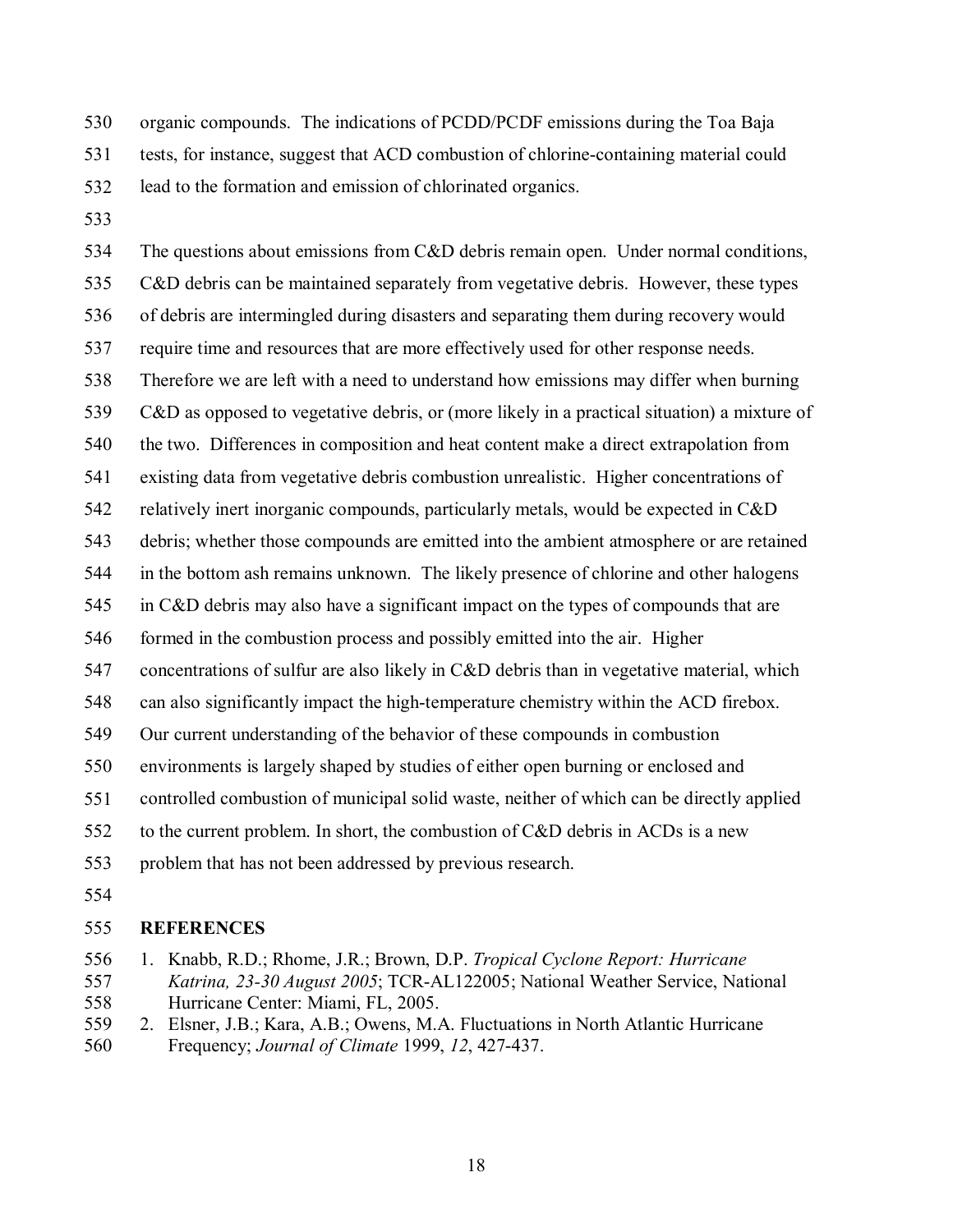| 561        | 3. Goldenberg, S.B.; Landsea, C.W.; Mestas-Nunez, A.M.; Gray, W.M. The Recent                                                           |
|------------|-----------------------------------------------------------------------------------------------------------------------------------------|
| 562        | Increase in Atlantic Hurricane Activity: Causes and Implications; Science 2001, 293,                                                    |
| 563        | 474-479.                                                                                                                                |
| 564        | 4. Webster, P.J.; Holland, G.J.; Curry, J.A.; Chang, H.R. Changes in Tropical Cyclone                                                   |
| 565        | Number, Duration, and Intensity in a Warming Environment; Science 2005, 309,                                                            |
| 566        | 1844-1846.                                                                                                                              |
| 567        | 5. Crossett, K.M.; Culliton, T.J.; Wiley, P.C.; Goodspeed, T.R. Population Trends                                                       |
| 568        | Along the Coastal United States: 1980-2008; National Oceanic and Atmospheric                                                            |
| 569        | Administration: Washington, DC, 2004.                                                                                                   |
| 570        | 6. U.S. Environmental Protection Agency. Planning for Disaster Debris; EPA 530-K-                                                       |
| 571        | 95-010; Office of Solid Waste: Washington, DC, 1995.                                                                                    |
| 572        | 7. Luther, L. Disaster Debris Removal After Hurricane Katrina: Status and Associated                                                    |
| 573        | <i>Issues</i> ; RL33477; Congressional Research Service: Washington, DC, 2006.                                                          |
| 574        | 8. U.S. Environmental Protection Agency. Municipal Solid Waste in the United States:                                                    |
| 575        | 2005 Facts and Figures; 530-R-06-011; Office of Solid Waste: Washington, DC,                                                            |
| 576        | 2006.                                                                                                                                   |
| 577        | 9. Gilbert, K.W., Air Curtain Incinerator, U.S. Patent Office No. 4,756,258, July 12,                                                   |
| 578        | 1988.                                                                                                                                   |
| 579        | 10. O'Connor, B.M., Air Curtain Incinerator, U.S. Patent Office No. 7,063,027, Jun 20,                                                  |
| 580        | 2006.                                                                                                                                   |
| 581        | 11. Shapiro, A.R. The Use of Air Curtain Destructors for Fuel Reduction; 0251 1317                                                      |
| 582        | SDTDC; USDA, Forest Service: San Dimas, CA, 2002.                                                                                       |
| 583        | 12. Lambert, M.B. Efficiency and economy of an air curtain destructor used for slash                                                    |
| 584<br>585 | disposal in the Northwest. Presented at American Society of Agricultural Engineers                                                      |
| 586        | Winter Meeting, Chicago, IL, December 11-15, 1972.<br>13. Uekoetter, F. The strange career of the Ringelmann Smoke Chart; Environmental |
| 587        | Monitoring and Assessment 2005, 106, 11-26.                                                                                             |
| 588        | 14. Hesketh, H.E. Fine particles in gaseous media; Lewis Publishers: Chelsea, MI, 1986.                                                 |
| 589        | 15. Fountainhead Engineering. Final Report Describing Particulate and Carbon                                                            |
| 590        | Monoxide Emissions from the Whitton S-127 Air Curtain Destructor 00-21;                                                                 |
| 591        | Fountainhead Engineering: Chicago, IL, 2000.                                                                                            |
| 592        | 16. U.S. Environmental Protection Agency. Method 9 - Visual Determination of the                                                        |
| 593        | Opacity of Emissions from Stationary Sources; Code of Federal Regulations 1990,                                                         |
| 594        | Title 40 Part 60.                                                                                                                       |
| 595        | 17. Trespalacios, M.J. Ambient Air Monitoring and Sampling at the Toa Baja Landfill                                                     |
| 596        | Site, Toa Baja, Puerto Rico; Lockheed Martin Technology Services WA 0-112 Trip                                                          |
| 597        | Report; U.S. Environmental Protection Agency, Region 2: Edison, NJ, 2005.                                                               |
| 598        | 18. Burckle, J.O.; Dorsey, J.A.; Riley, B.T. The effects of the operating variables and                                                 |
| 599        | refuse types on the emissions from a pilot-scale trench incinerator. Presented at                                                       |
| 600        | National Incinerator Conference, 1968.                                                                                                  |
| 601        | 19. Linak, W.P.; Ryan, J.V.; Perry, E.; Williams, R.W.; DeMarini, D.M. Chemical and                                                     |
| 602        | biological characterization of products of incomplete combustion from the simulated                                                     |
| 603        | field burning of agricultural plastic; Journal of the Air Pollution Control Association                                                 |
| 604        | 1989, 29, 836-846.                                                                                                                      |
| 605        | 20. Lutes, C.C.; Kariher, P.H. Evaluation of the Emissions from the Open Burning of                                                     |
| 606        | Land-Clearing Debris; EPA-600/R-96-128; National Risk Management Research                                                               |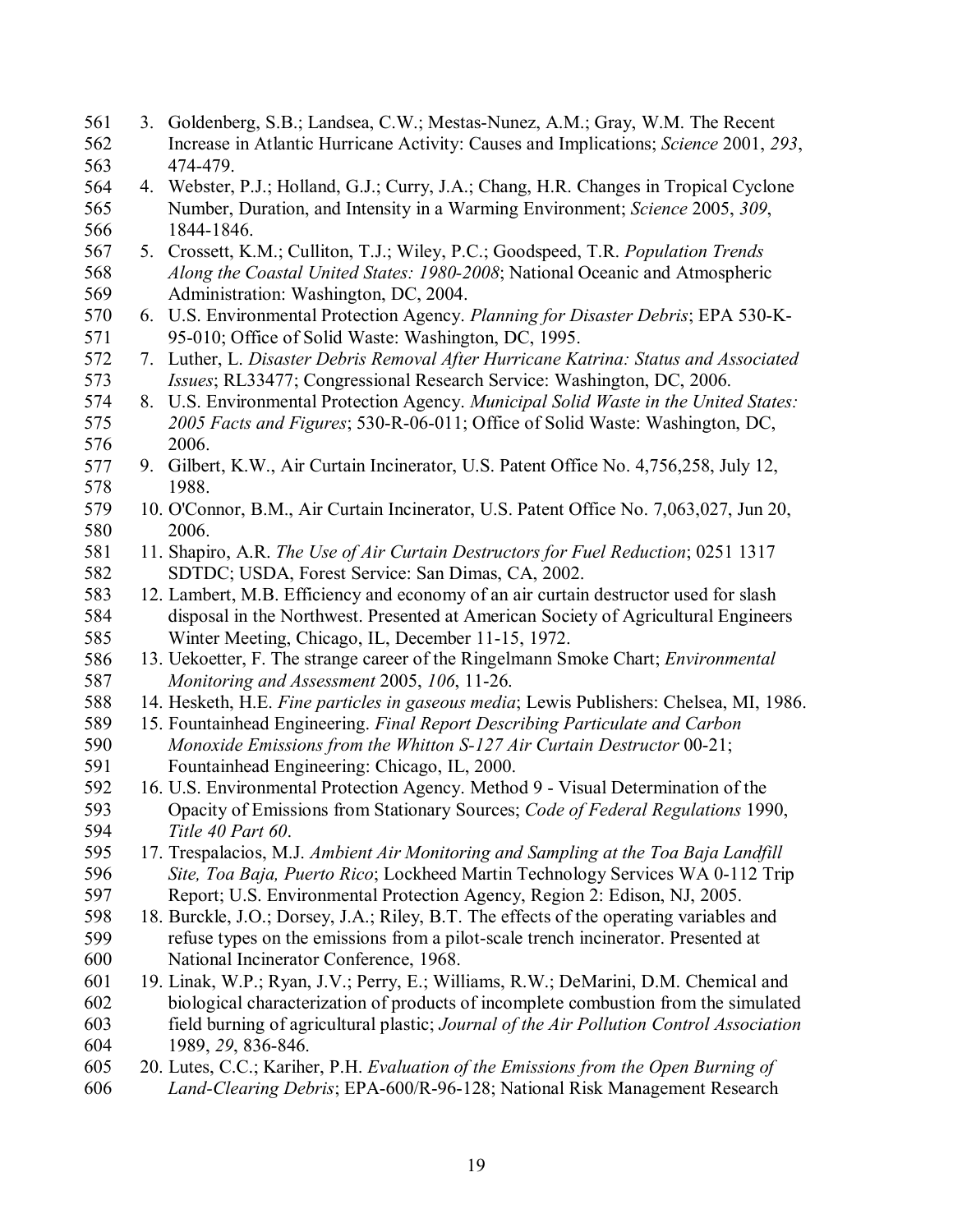| 607 | Laboratory, U.S. Environmental Protection Agency: Research Triangle Park, NC,                 |
|-----|-----------------------------------------------------------------------------------------------|
| 608 | 1996.                                                                                         |
| 609 | 21. Gerstle, R.W.; Kemnitz, D.A. Atmospheric emissions from open burning; Journal of          |
| 610 | the Air Pollution Control Association 1967, 17, 324-327.                                      |
| 611 | 22. Andreae, M.O.; Merlet, P. Emissions of trace gases and aerosols from biomass              |
| 612 | burning; Global Biogeochemical Cycles 2001, 15, 955-966.                                      |
| 613 | 23. Lemieux, P.M.; Lutes, C.C.; Santoianni, D.A. Emissions of organic air toxics from         |
| 614 | open burning: A comprehensive review; Prog. Energ. Combust. Sci. 2004, 30, 1-32.              |
| 615 | 24. Dennis, A.; Fraser, M.; Anderson, S.; Allen, D. Air pollutant emissions associated        |
| 616 | with forest, grassland, and agricultural burning in Texas; Atmos. Environ. 2002, 36,          |
| 617 | 3779-3792.                                                                                    |
| 618 | 25. Sterling, M. Brush and trunk burning plant in the City of Detroit; Journal of the Air     |
| 619 | Pollution Control Association 1965, 15, 580-582.                                              |
| 620 | 26. Hays, M.D.; Geron, C.; Linna, K.J.; Smith, N.D.; Schauer, J.J. Speciation of gas-         |
| 621 | phase and fine particle emissions from burning of foliar fuels; <i>Environ. Sci. Technol.</i> |
| 622 | 2002, 36, 2281-2295.                                                                          |
| 623 | 27. Bawkon, B., Fountainhead Engineering. Particulate Emission Test Data: Whitton             |
| 624 | Technologies S-127 Air Curtain Destructor; personal communication to T. Cutrer;               |
| 625 | Georgia Department of Natural Resources; Atlanta, GA; December 7, 2000.                       |
| 626 | 28. Gullett, B.K.; Touati, A. PCDD/F emissions from forest fire simulations; Atmos.           |
| 627 | Environ. 2003, 37, 803-813.                                                                   |
| 628 | 29. Clement, R.; Tashiro, C. Forest fires as a source of PCDD and PCDF. Presented at          |
| 629 | 11th International Symposium on Chlorinated Dioxins and Related Compounds,                    |
| 630 | Research Triangle Park, NC, September 23-27, 1991.                                            |
| 631 | 30. Walsh, P.; Brimblecombe, P.; Creaser, C.; Olphert, R. Biomass burning and                 |
| 632 | polychlorinated dibenzo-p-dioxins and furans in the soil; Organohalogen Compounds             |
| 633 | 1994, 20, 283-287.                                                                            |
| 634 | 31. MacKenzie, K.J.D.; Meinhold, R.H. Thermal reactions of chrysotile revisited: A 29Si       |
| 635 | 25Mg MAS NMR study; American Minerologist 1994, 79, 43-50.                                    |
| 636 | 32. Crummett, C.D.; Candela, P.A.; Wylie, A.G.; Earnest, D.J. Examination of the              |
| 637 | Thermal Transformation of Chrysotile by Using Dispersion Staining and                         |
| 638 | Conventional X-ray Diffraction Techniques. Presented at American Geophysical                  |
| 639 | Union, Fall 2004 Meeting, 2004.                                                               |
| 640 | 33. U.S. EPA Science Advisory Board. Synthesis of Written and Oral Comments on                |
| 641 | Demolition and Disposal of Hurricane Debris; U.S. Environmental Protection                    |
| 642 | Agency: Washington, DC, 2005.                                                                 |
| 643 | 34. U.S. Senate Committee on Environment & Public Works, Written Testimony of Dr.             |
| 644 | Mike D. McDaniel, Secretary, Louisiana Department of Environmental Quality, New               |
| 645 | Orleans, LA, February 26, 2007.                                                               |
| 646 | 35. Linak, W.P.; Kilgroe, J.D.; McSorley, J.A.; Wendt, J.O.L.; Dunn, J.E. On the              |
| 647 | Occurrence of Transient Puffs in a Rotary Kiln Incinerator Simulator I. Prototype             |
| 648 | Solid Plastic Wastes; Journal of the Air Pollution Control Association 1987, 37, 54.          |
| 649 | 36. Linak, W.P.; McSorley, J.A.; Wendt, J.O.L.; Dunn, J.E. On the Occurrence of               |
| 650 | Transient Puffs in a Rotary Kiln Incinerator Simulator II. Contained Liquid Wastes            |
| 651 | on Sorbent; Journal of the Air Pollution Control Association 1987, 37, 934.                   |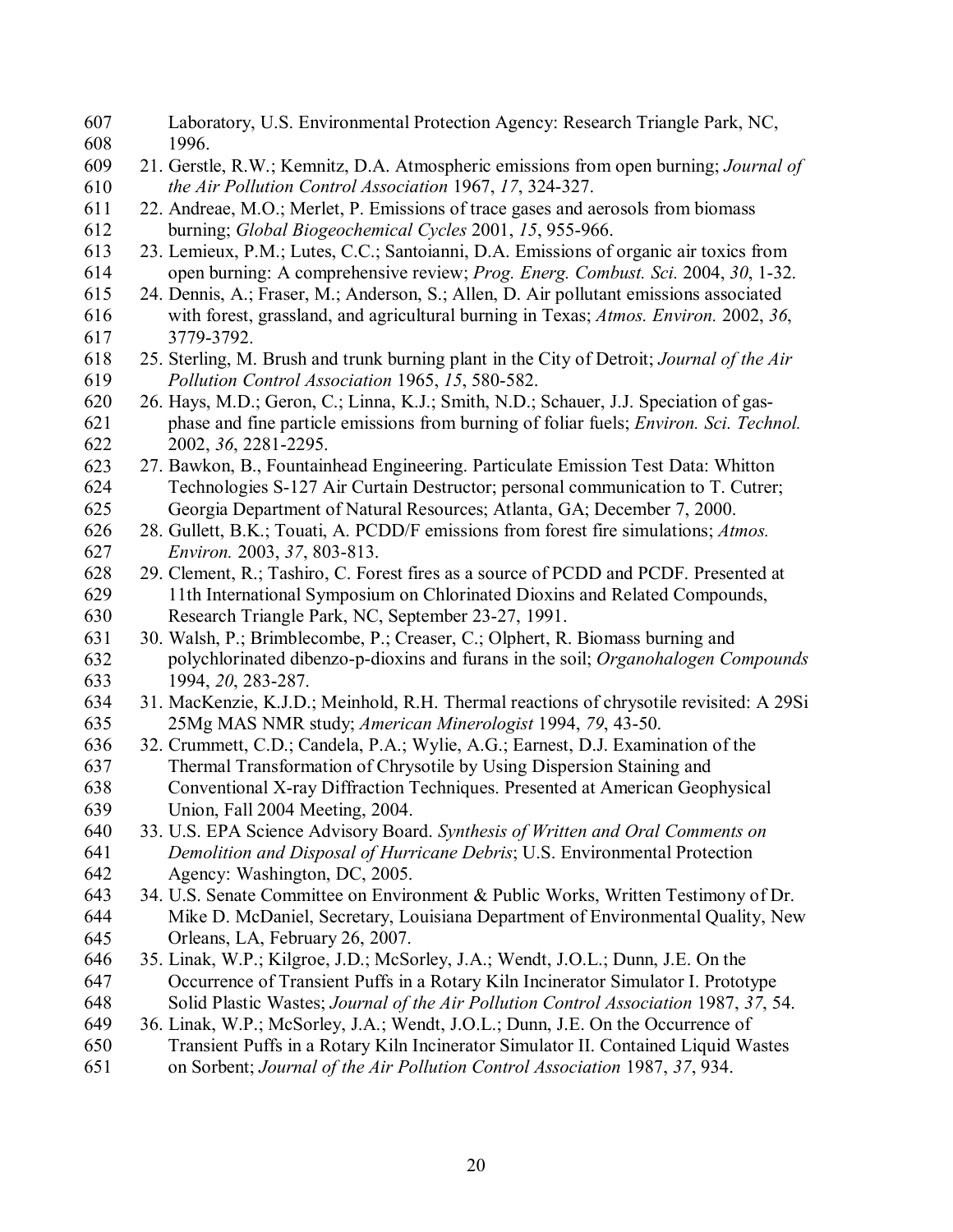- 37. Lemieux, P.M.; Linak, W.P.; McSorley, J.A.; Wendt, J.O.L.; Dunn, J.E.
- Minimization of Transient Emissions from Rotary Kiln Incinerators; *Combustion*
- *Science and Technology* 1990, 74, 311-325.
- 
- 
-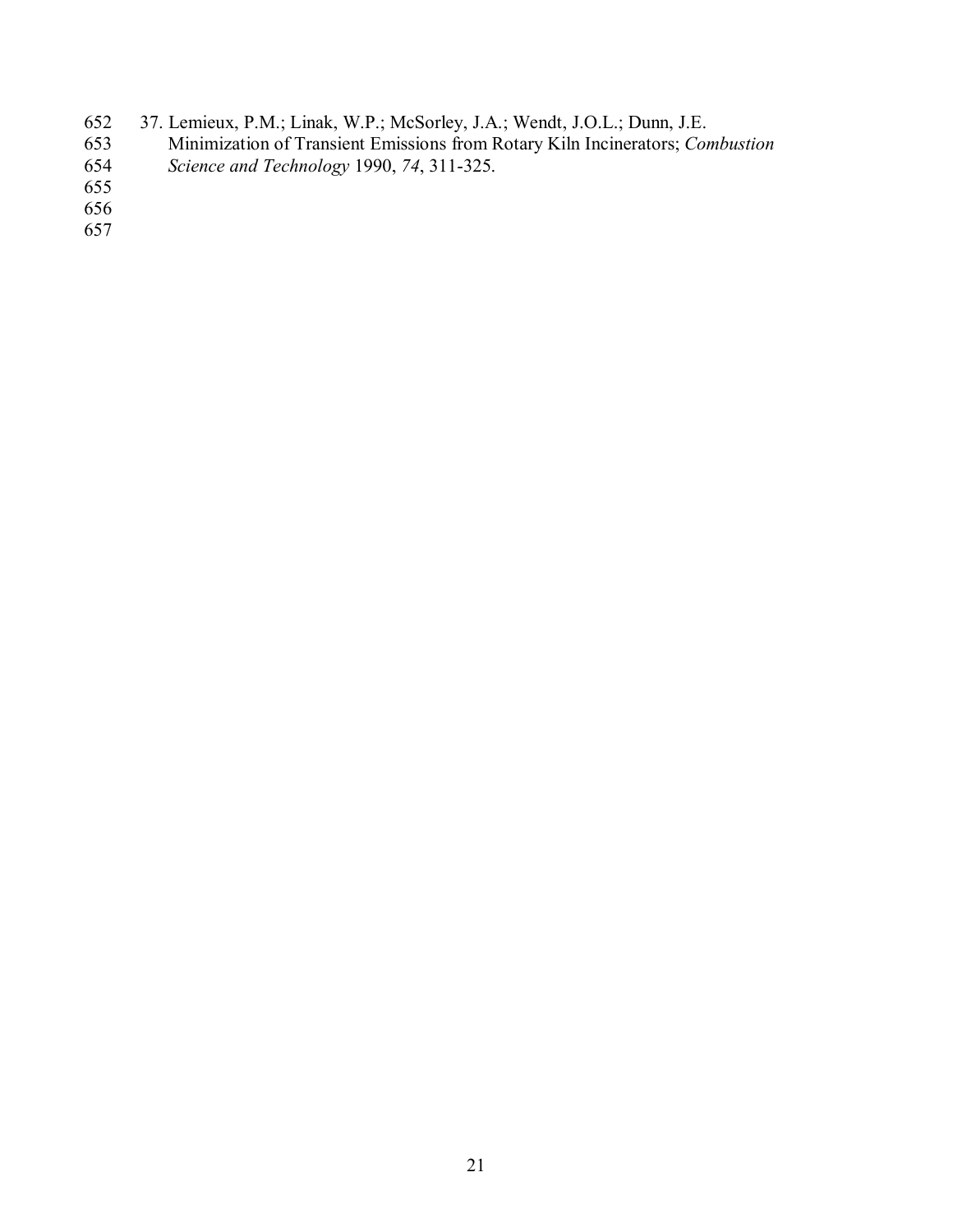#### FIGURE CAPTIONS 658

- Figure 1. Schematic of air curtain destructor operation. 659
- Figure 2. Photographs of different air curtain destructor designs. 660
- Figure 3. Emission factors vs. curtain air flows for carbonyls (top), carboxyls (center), 661
- and total hydrocarbons (bottom) reported by Burckle et al.<sup>18</sup> 662
- Figure 4. Air curtain bed temperatures as measured by optical pyrometry. 663
- Figure 5. Velocity profile across top of air curtain destructor. The velocity peaks near 664
- the side wall opposite the air curtain plenum. 665
- 666
- 667
- 668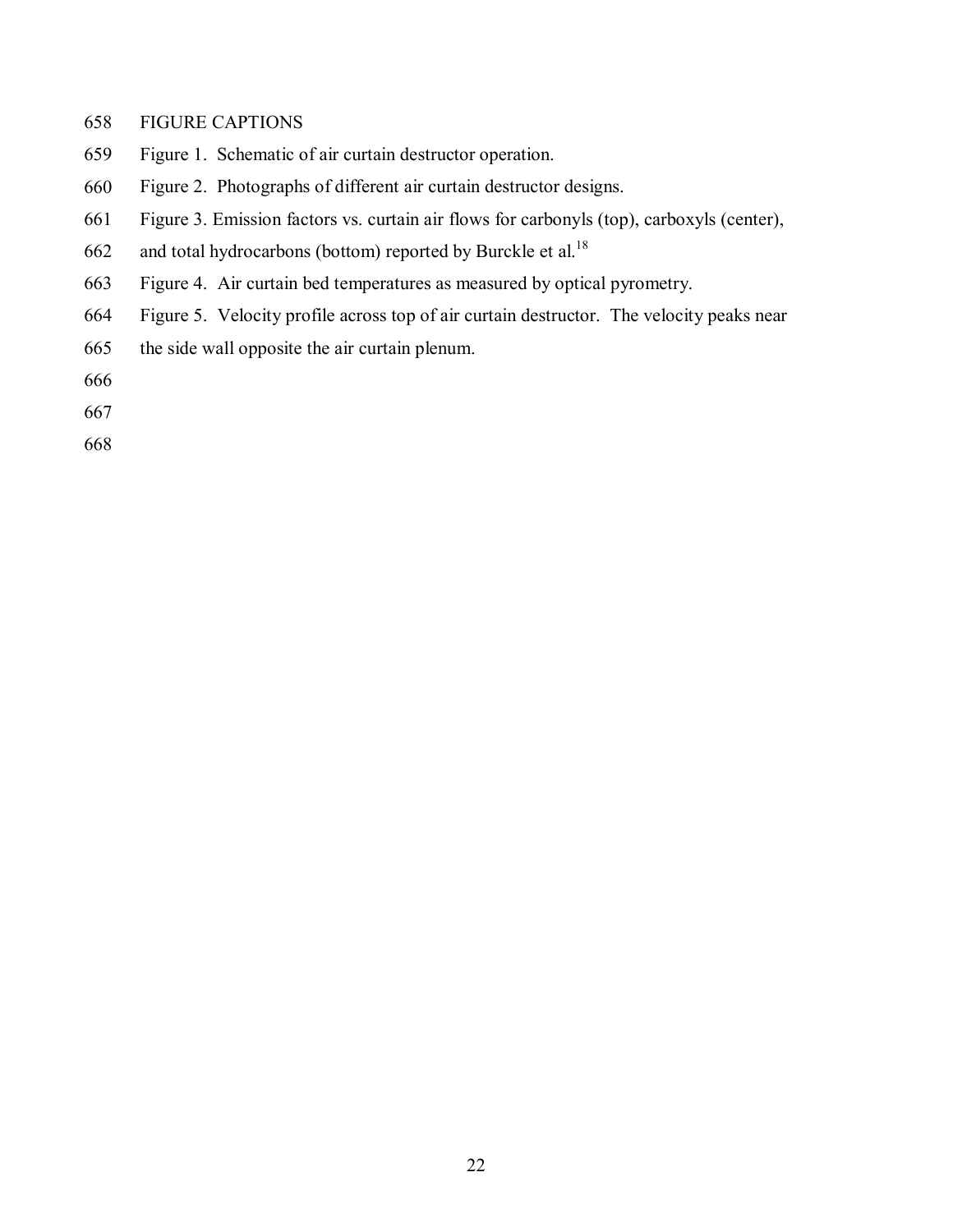| 669<br>Tables |  |
|---------------|--|
|---------------|--|

#### **Table 1**. Summary of CO and PM concentrations reported in the literature. 671

|                                                   | <b>Full scale</b>         |                                             |                               | <b>Pilot scale</b>               |                               |                                    |
|---------------------------------------------------|---------------------------|---------------------------------------------|-------------------------------|----------------------------------|-------------------------------|------------------------------------|
| <b>Report</b>                                     | Lambert <sup>12 (a)</sup> | Fountainhead <sup>15</sup>                  | Toa Baja <sup>17</sup><br>(b) | <b>Burckle</b><br>et al. $^{18}$ | Linak et<br>al. <sup>19</sup> | Lutes and<br>Kariher <sup>20</sup> |
| Fuel                                              | Wood                      | Wood                                        | Wood/Soil<br>(wet)            | Cord<br>wood                     | Polyethylene<br>plastic       | Woody<br>Debris                    |
| CO (ppm)                                          | 140                       | 54<br>$($ ~ 0.5 g/kg)                       | 9.3                           | 100-1000                         | 23                            | 37                                 |
| <b>PM</b><br>opacity<br>and<br>concen-<br>tration | 5% opacity                | 6600 $\mu$ g/m <sup>3</sup><br>5.4% opacity | 568 $\mu$ g/m <sup>3</sup>    | 20000<br>$\mu$ g/m $^{3(c)}$     | 4730 $\mu$ g/m <sup>3</sup>   | 40000 $\mu$ g/m <sup>3</sup>       |
| <b>PM</b><br>emission<br>factor                   | NA <sup>(d)</sup>         | $0.054$ g/kg                                | <b>NA</b>                     | $5.0$ g/kg                       | NA                            | $10$ g/kg                          |
| CO <sub>2</sub>                                   | 0.75%                     | 0.2%                                        | <b>NA</b>                     | $0.1 - 1.75%$                    | $0.3 - 0.6%$                  | 0.05%                              |

a. Pit-type unit 672

b. Ambient measurements taken 50 feet downwind of the ACD unit 673

c. Corrected to 0.2% CO<sub>2</sub>. Reported values were 0.53 grains/dscm (1.2 g/m<sup>3</sup>) at 12% CO<sub>2</sub>. 674

d. Not available 675

676

677

678

679

#### **Table 2.** Concentrations of gases measured at top of air curtain destructor.  $\blacksquare$

|                     | Average | Range         |
|---------------------|---------|---------------|
| $O_2$ (%)           | 18.0    | $16.2 - 19.5$ |
| $CO$ (ppm)          | 237     | $319 - 183$   |
| CO <sub>2</sub> (%) | 2.5     | $1.2 - 4.1$   |
| NO (ppm)            | 75.0    | $11 - 100$    |
| $NO2$ (ppm)         | 4.O     | $0 - 10$      |
| $SO2$ (ppm)         | 4.6     | $2 - 8$       |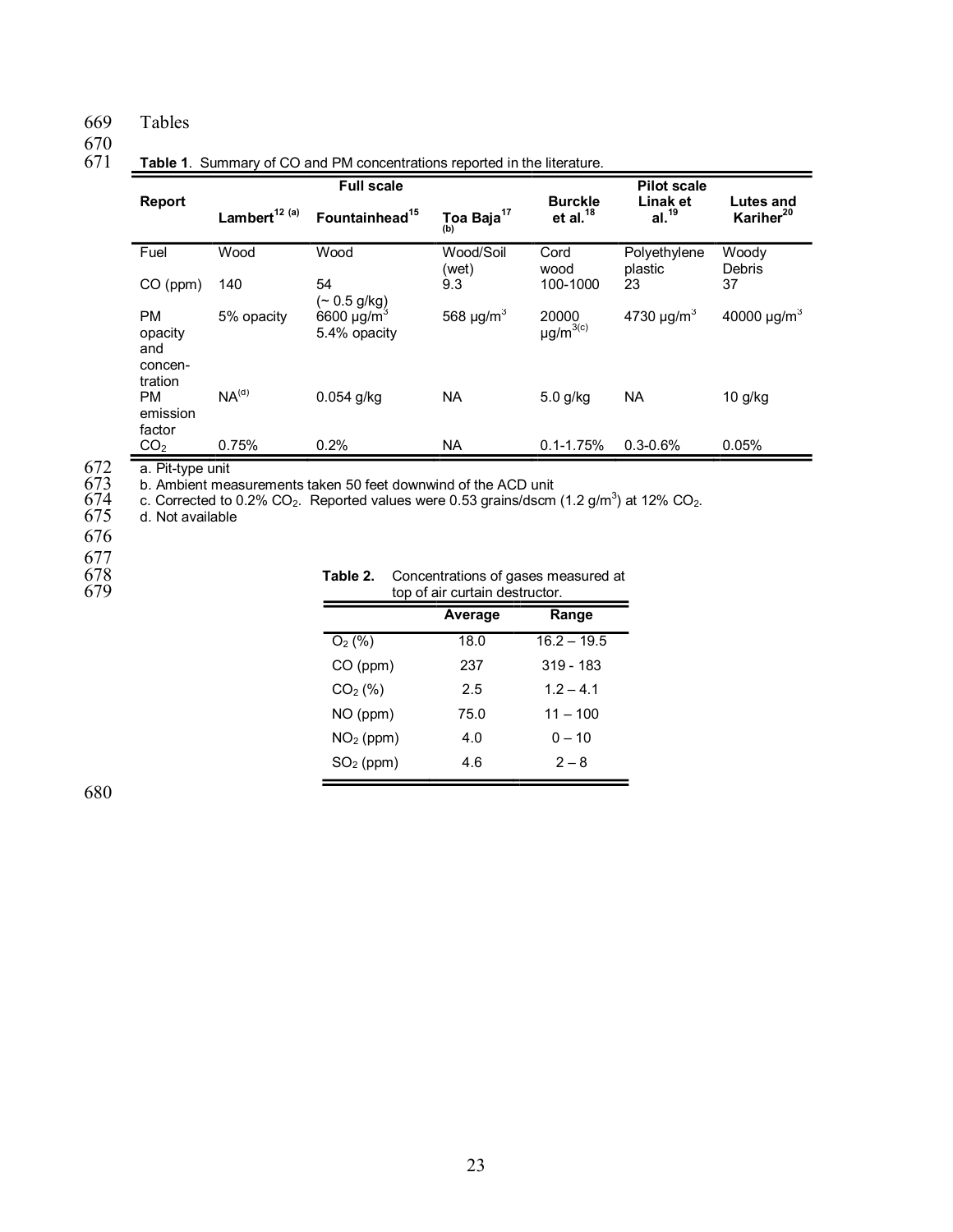



- 683 684
- Figure 1. Schematic diagram of air curtain destructor operation. 685
- 686



Figure 2. Photographs of different air curtain destructor designs. 689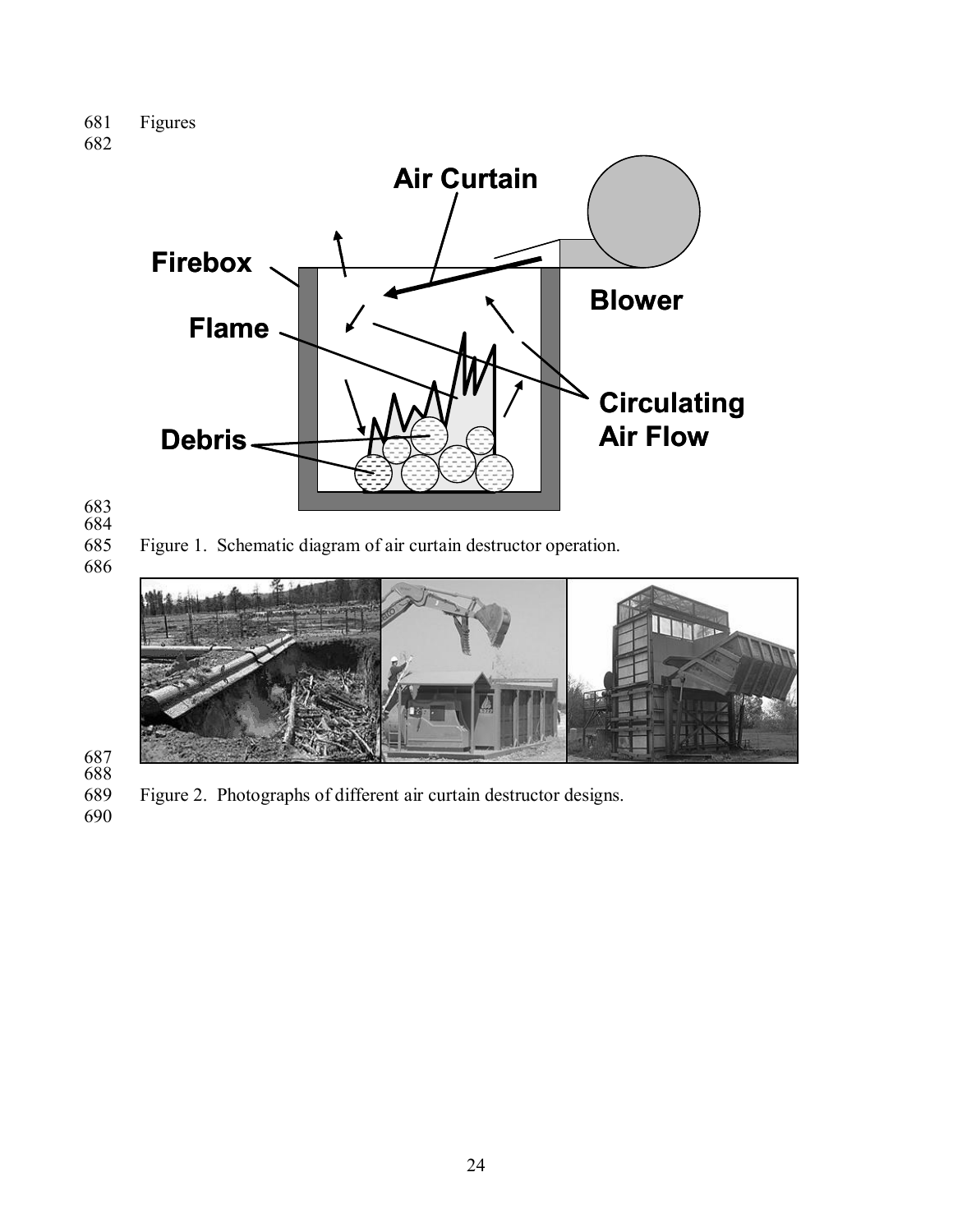



Figure 3. Emission factors vs. curtain air flows for carbonyls (top), carboxyls (center), and total hydrocarbons (bottom) reported by Burckle et al. $^{18}$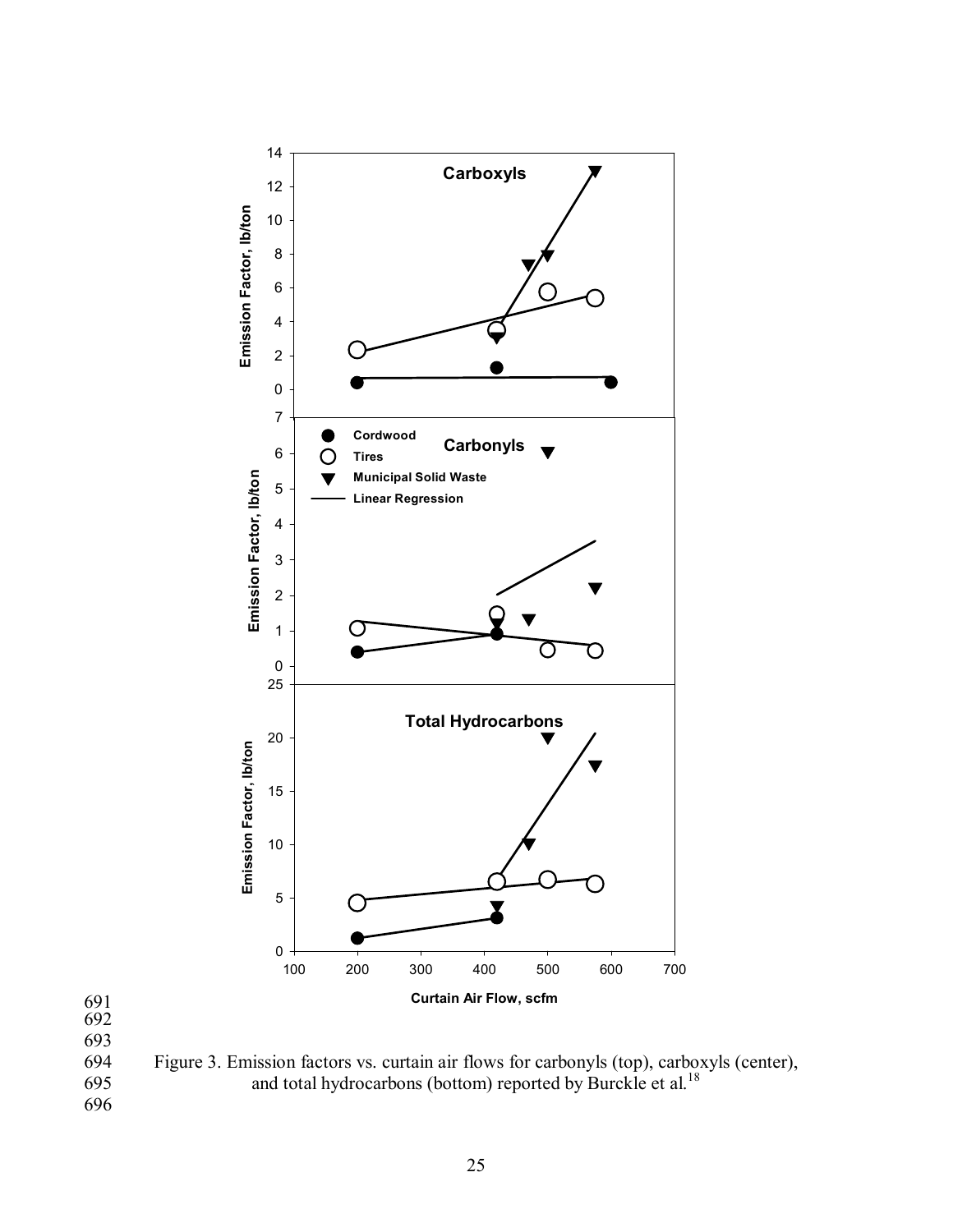

# **Average Bed Temperature (as measured by optical pyrometer, deg F)**